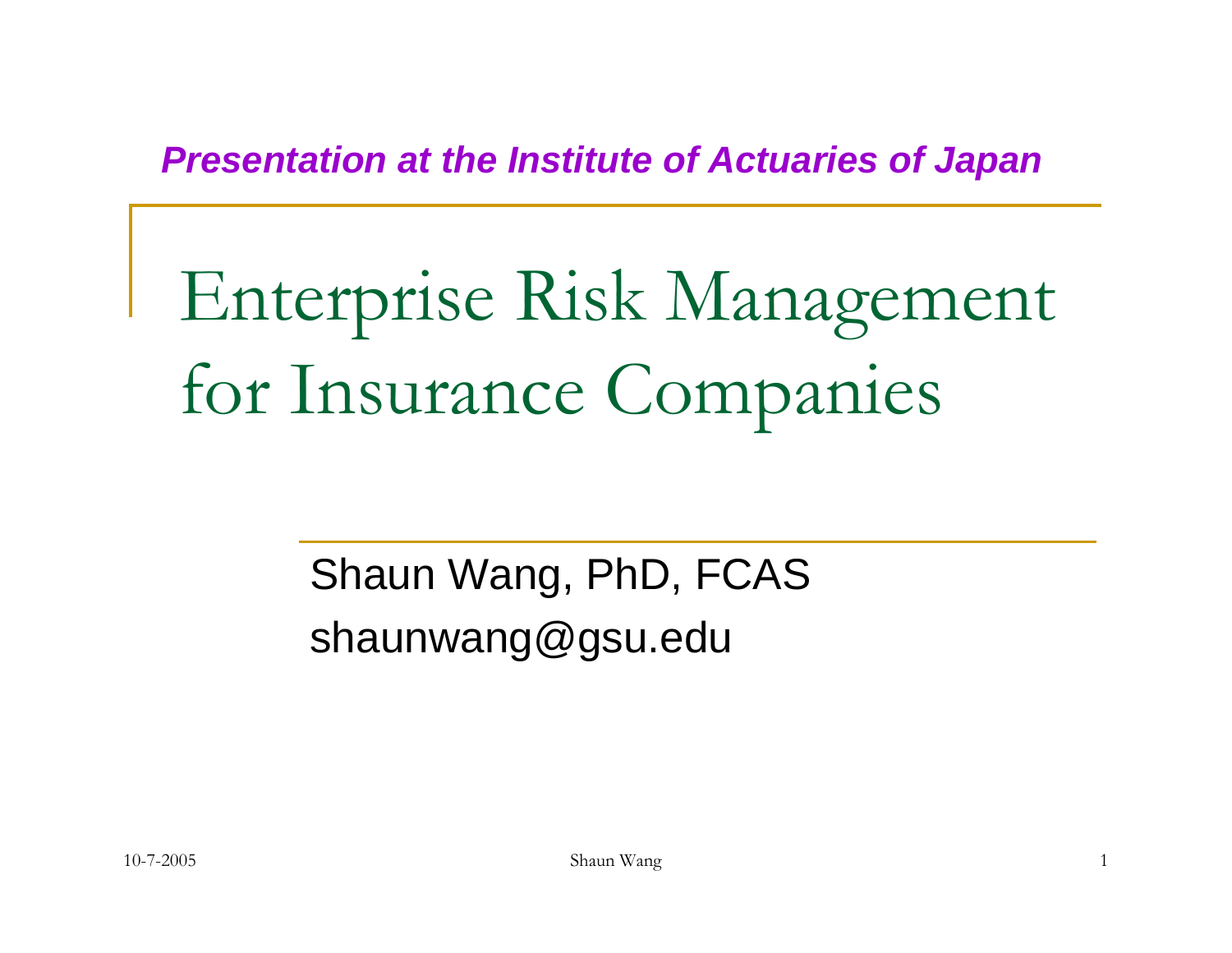# The ERM Campaign

#### **High Excitement & Growing Popularity**

- Fortune 500 companies
- Holds promise of innovation & value creation

#### **External Drivers**

- Sarbanes-Oxley (2002); COSO framework
- □ Basel II for banks; Solvency II for insurers
- $\mathbb{R}^3$  **Internal Drivers:** choose either risk management or crisis management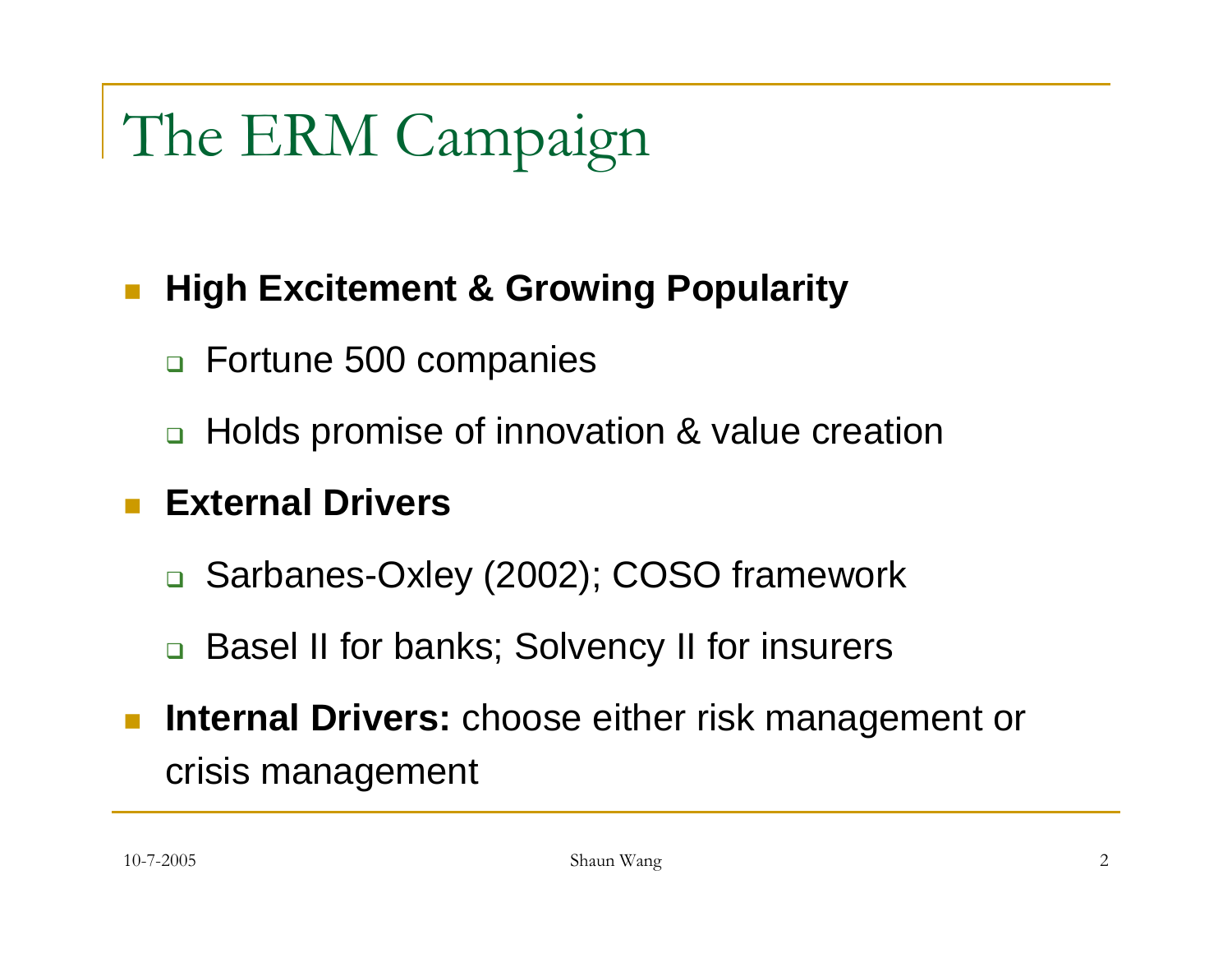# Rating Agency New ERM Initiative

- **ERM** for insurers is going to be part of S&P new ratings methodology – the latest news!
- S&P will not develop its own model, but rather review company internal models
- Favorable consideration shall be given to company internal risk models *that are used consistently for business decisions*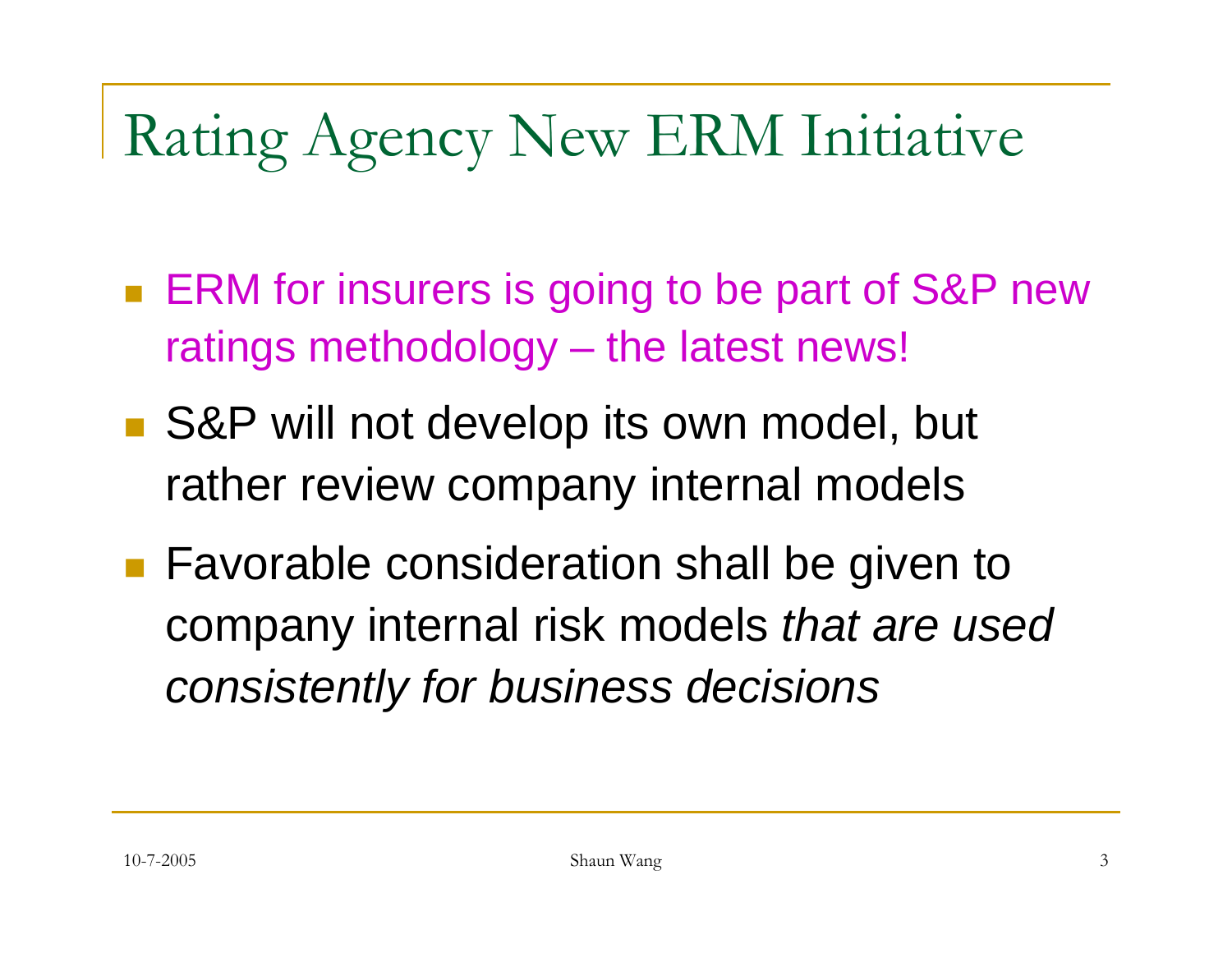# Q1: WHAT is ERM?

#### There are many definitions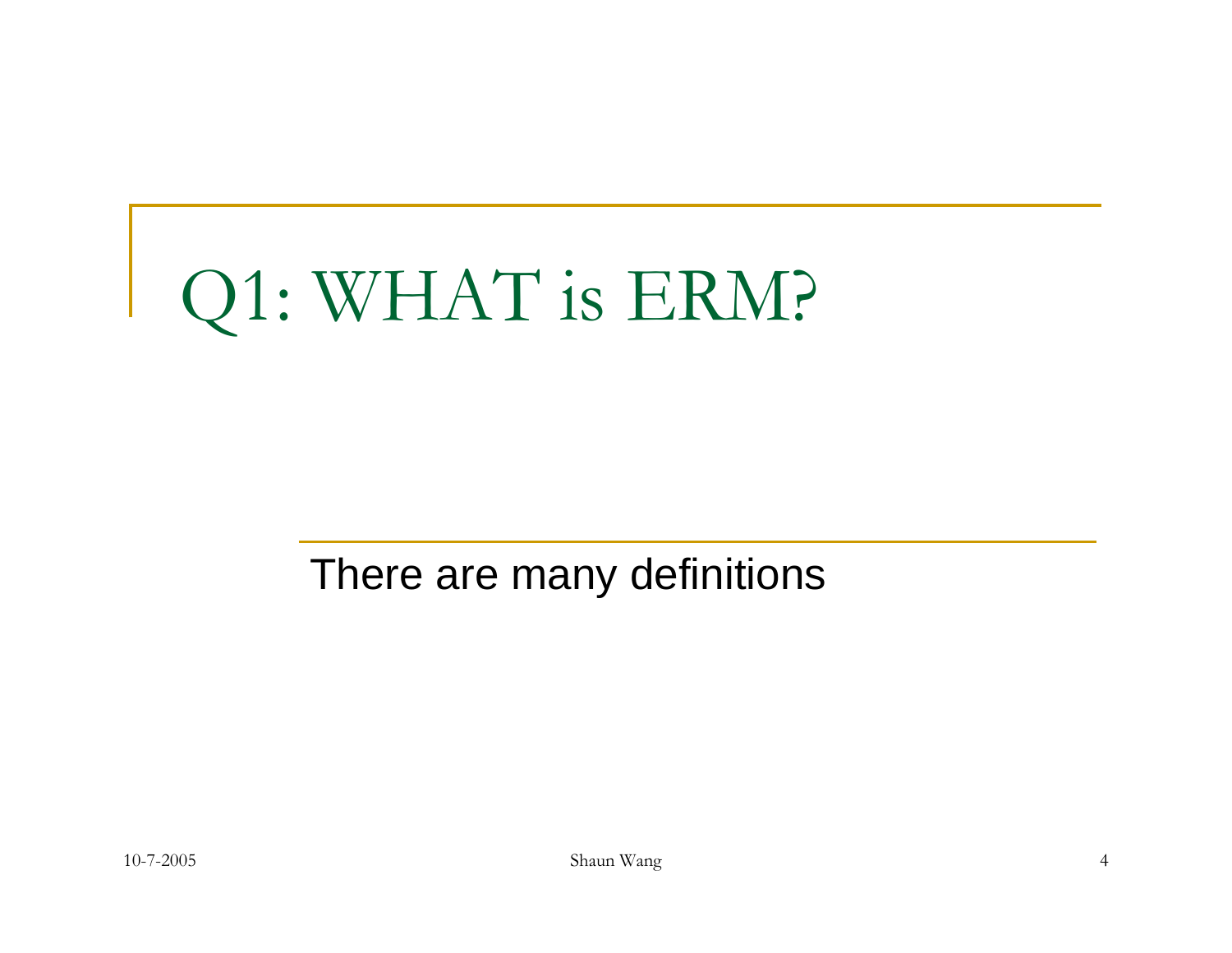# *ERM is about* Integrated Risk Management

- **Integrated approach (not** *silo***)** with a holistic view of all major risks facing an enterprise
- Assess *interrelated* impacts on multiple units
	- a asset/credit exposures of the same name
	- □ catastrophe exposures
- Take integrated responses, including (re)insurance buying decisions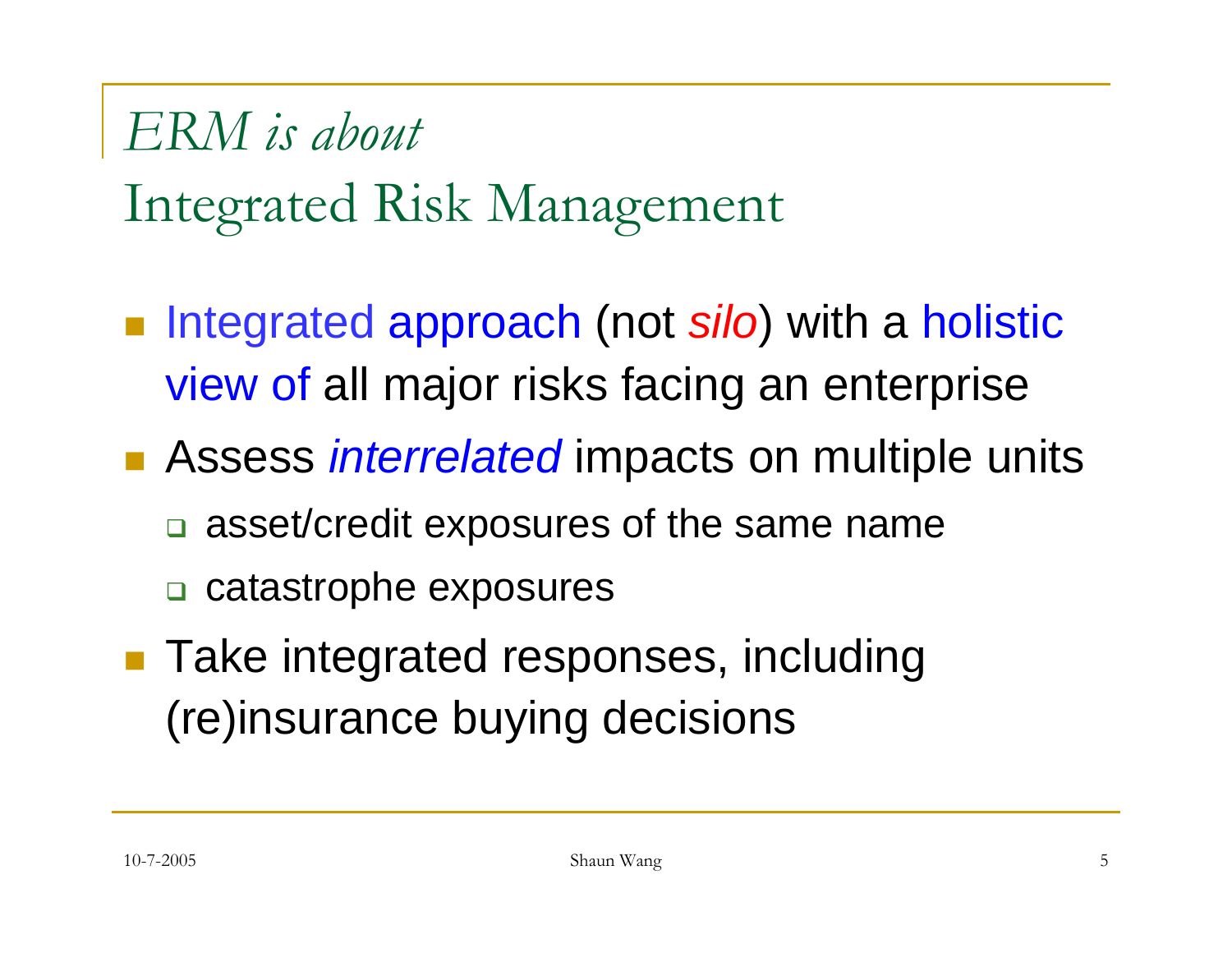#### *ERM is about*

## Value Creation & Preservation

- ■ Valuation is the king ---- my JARIP talk
- Value (wealth) can be created and destroyed quickly
- Wealth creation is about taking risks
- Corporations (or individuals) constantly face choices of what risks to take on and what risks to avoid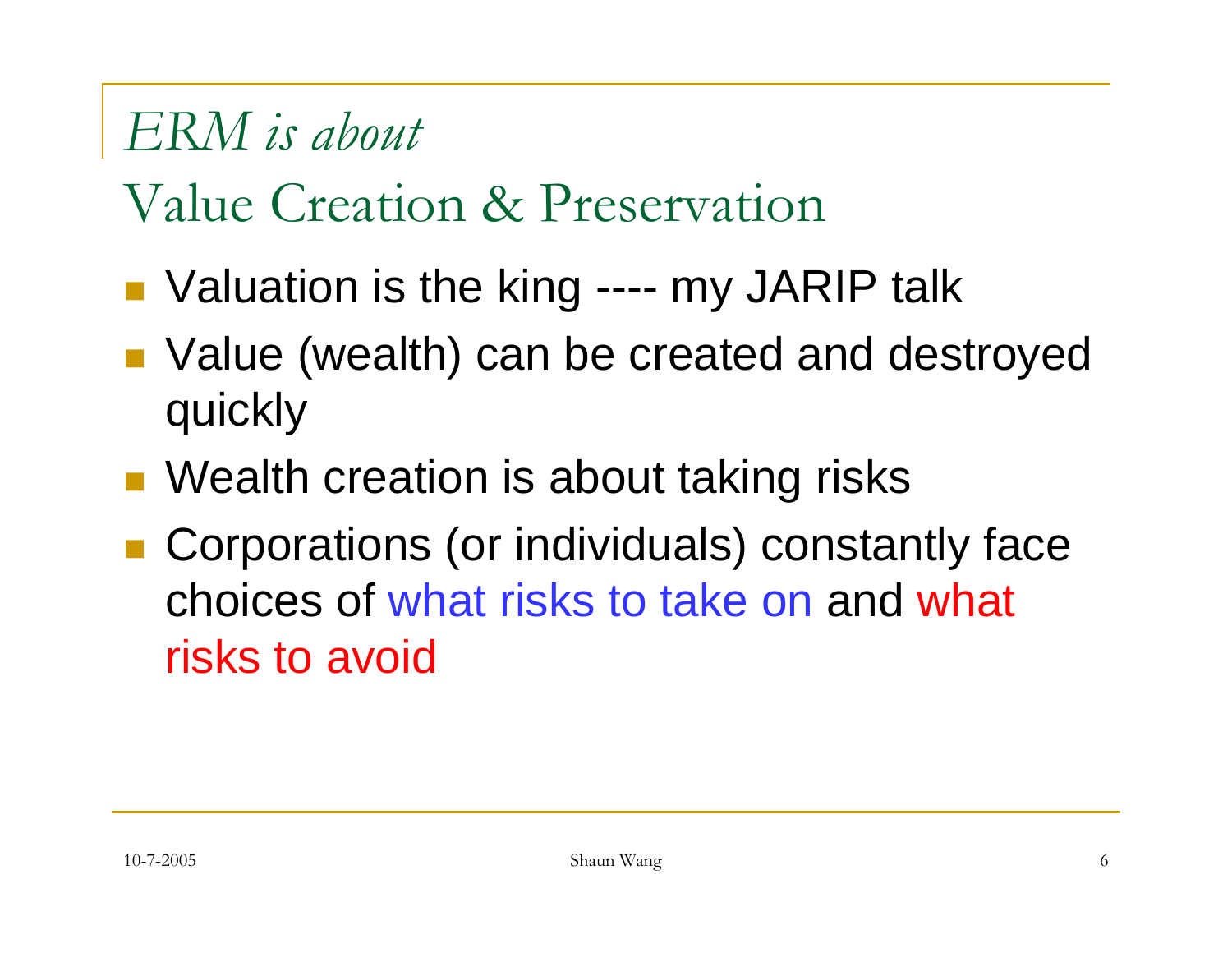COSO framework focuses on risk identification & control

- ERM is a process, effected by an entity's board of directors, management and other personnel,
- **a** applied in strategic setting and across the enterprise,
- **Example 3 random or designed to identify potential events that may** affect the entity, and
- manage risks within its risk appetite, to provide reasonable assurance regarding the achievement of entity objectives.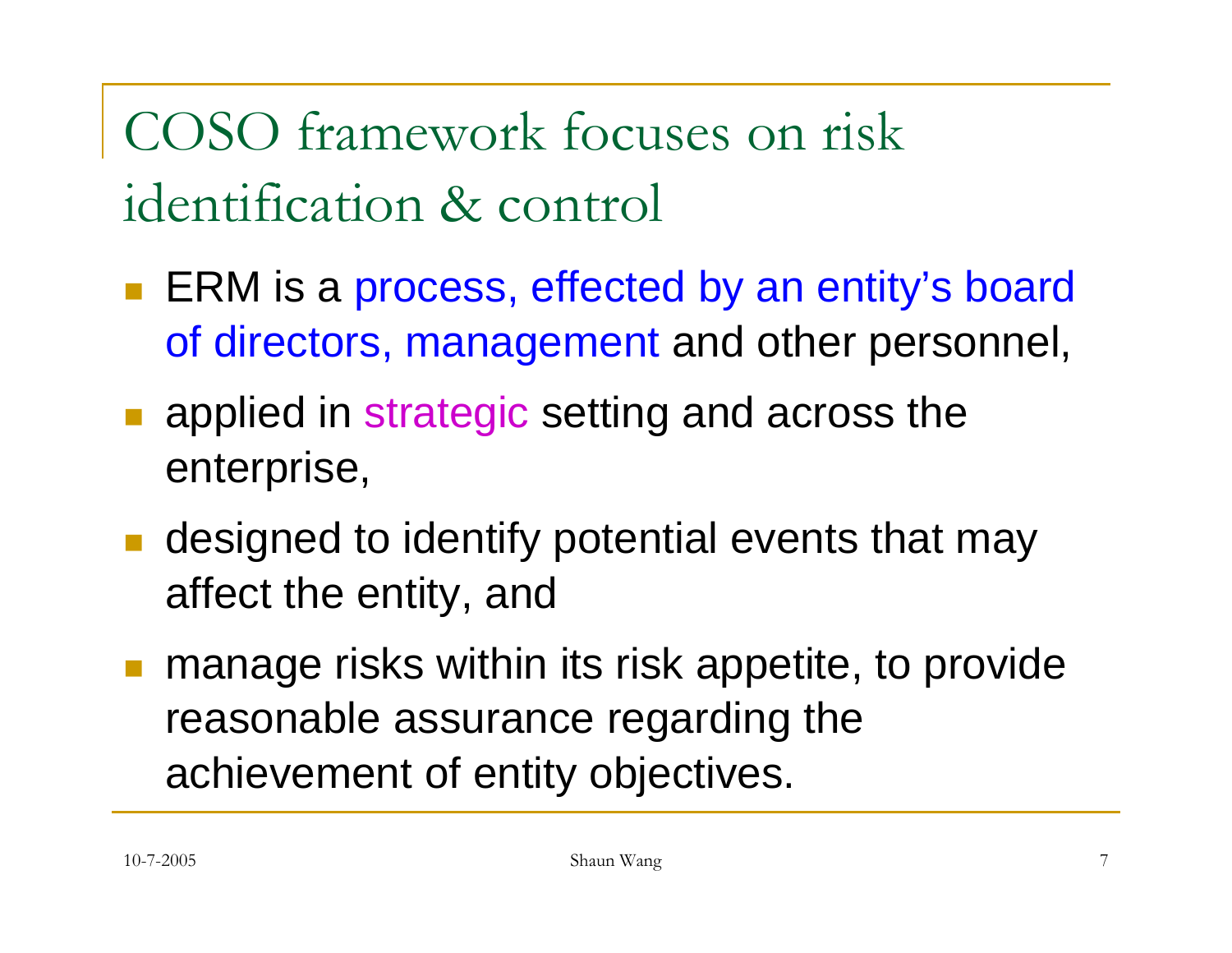# Unique Features of Insurance ERM

- Insurance business is more complex
- **Insurer is a huge risk warehouse** 
	- □ Simple auditing by checking boxes will not work
	- □ Naïve quantification can be misleading
- **Need to truly capture the key risks and I** opportunities
- **Actuaries can play dominant roles**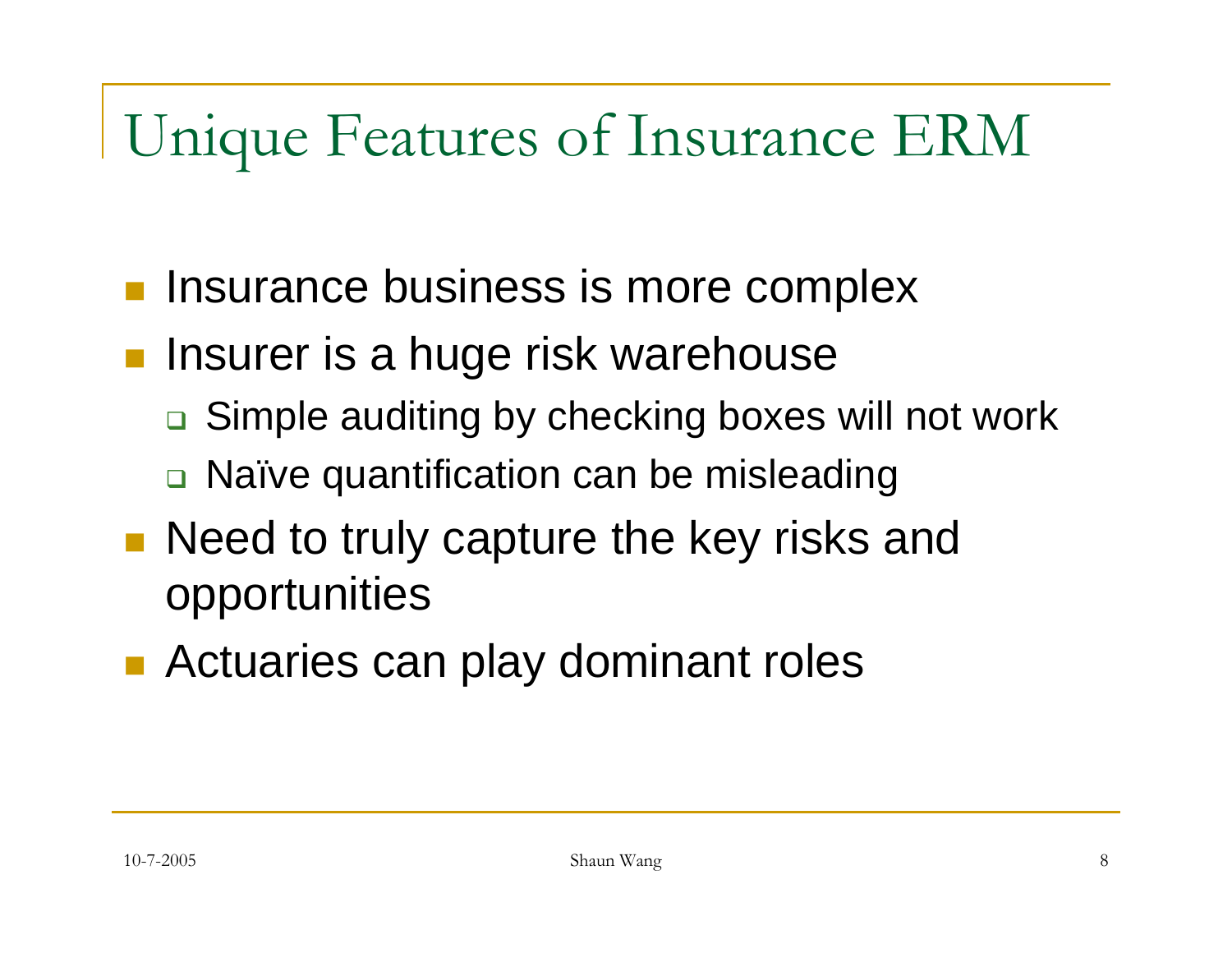# Q2: WHY ERM?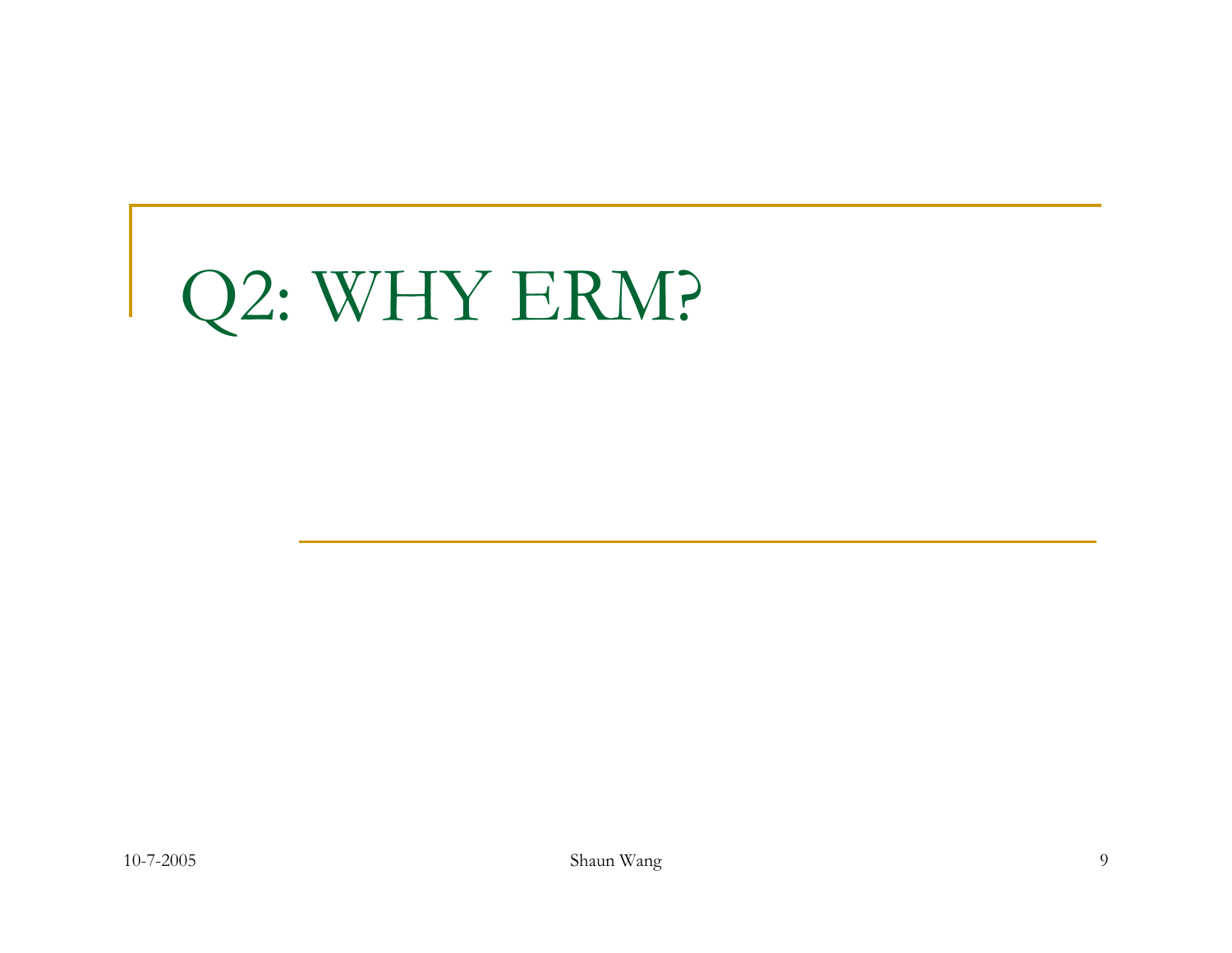## ERM helps to define the Risk Appetite

- Risk taking /avoidance is a strategic choice
	- □ Berkshire Hathaway wrote terrorist insurance after Sept 11
	- □ Medical malpractice: it really depends on in which state you are offering coverage
- **How aggressive on the investment side?**
- **Service Service** International expansion, to be or not to be?
- **How much to hedge and at what cost?**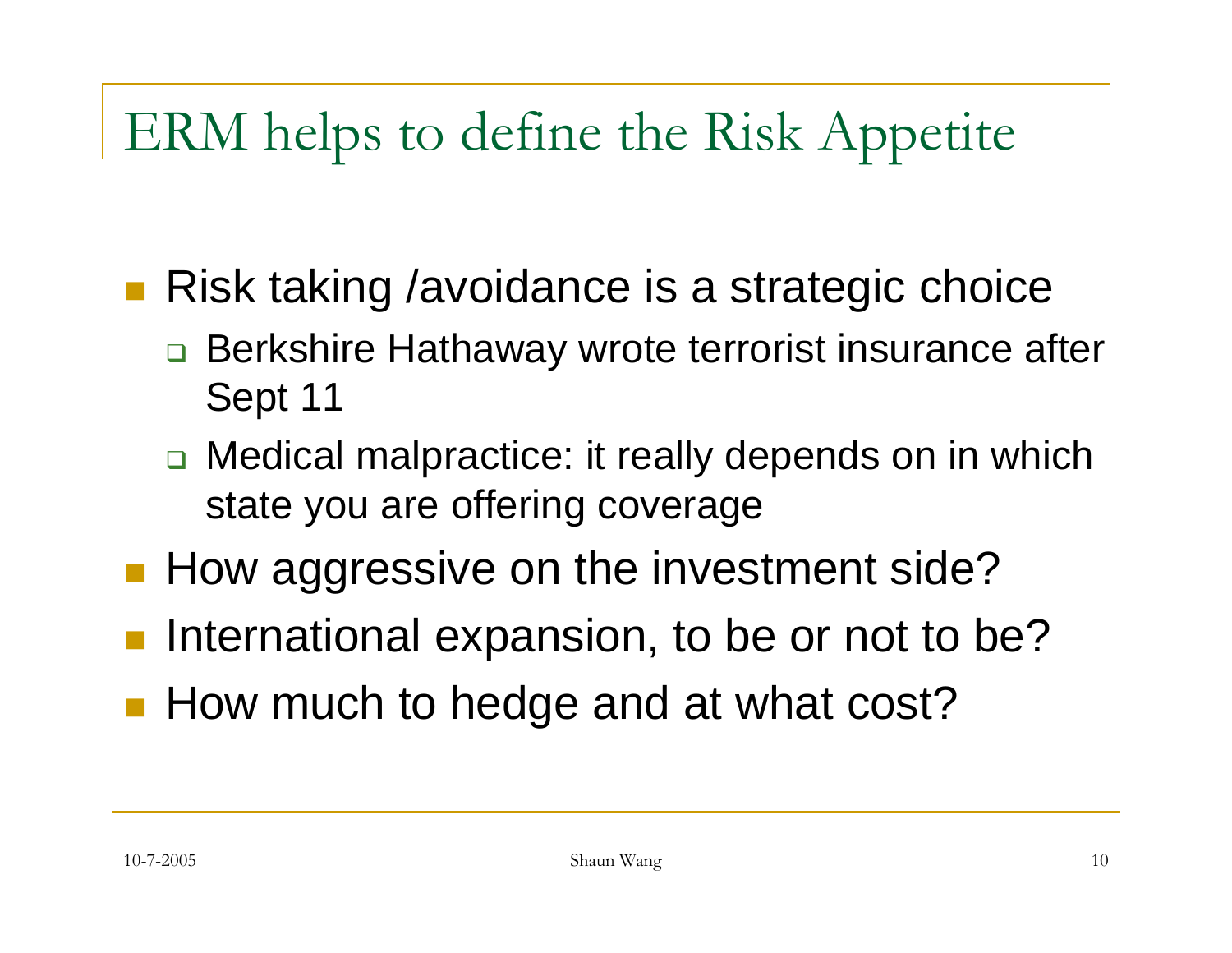## ERM can help reshape the business model

- Rather than holding the bag, companies can proactively hedge and off-load risks
- Some U.S. life companies sold equity-indexed annuities, and used capital market to hedge equity risks
	- ¾ They weathered better the stock market downturn than peers who did not hedge
	- ¾ Created a new biz model based on "margins"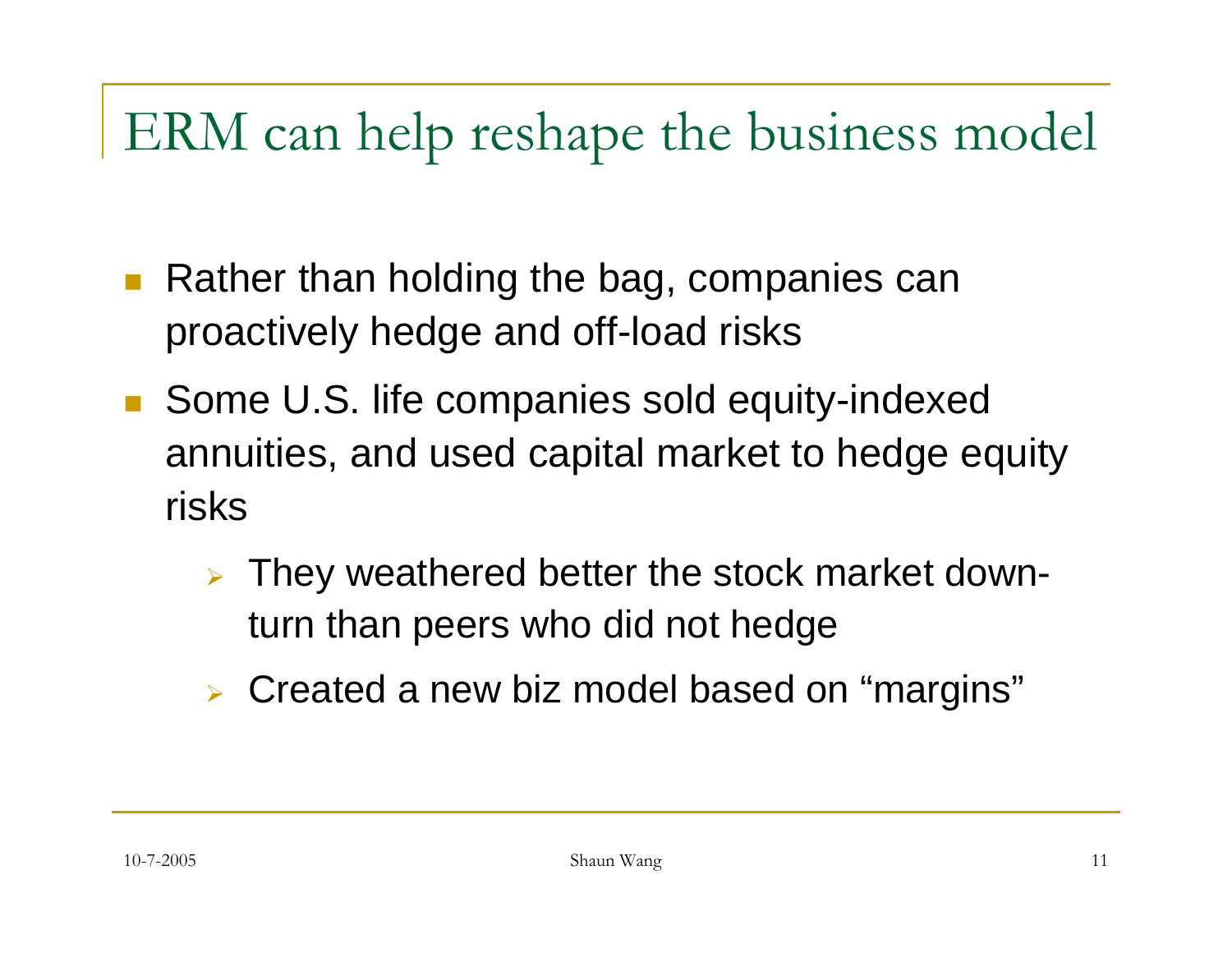ERM supports strategic decisions and business planning

- A case example
	- □ The Board of an insurer wanted to cut back business volume in the middle of a soft market
	- Unable to do it due to concern that "*shrinking business may incur law suits by shareholders*"
	- □ A sound ERM framework could have helped supporting the Board's strategic decision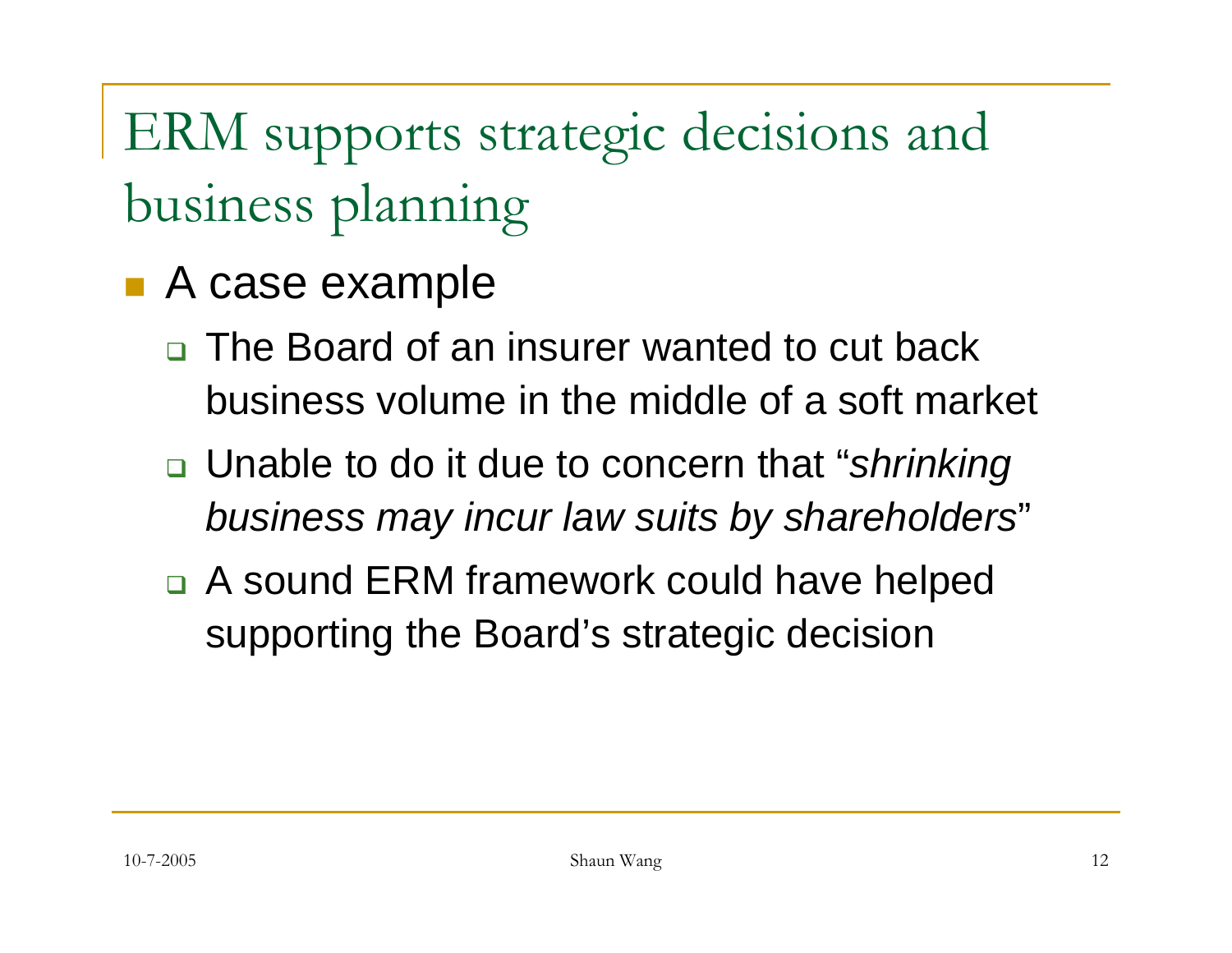### ERM facilitates better integration

- ERM promotes better coordination among different functions of the company
	- □ \$100 million spending on a new IT database will be a waste without proper business inputs
- **ERM helps reconcile multiple perspectives** 
	- $\Box$ Differing views at the top vs. local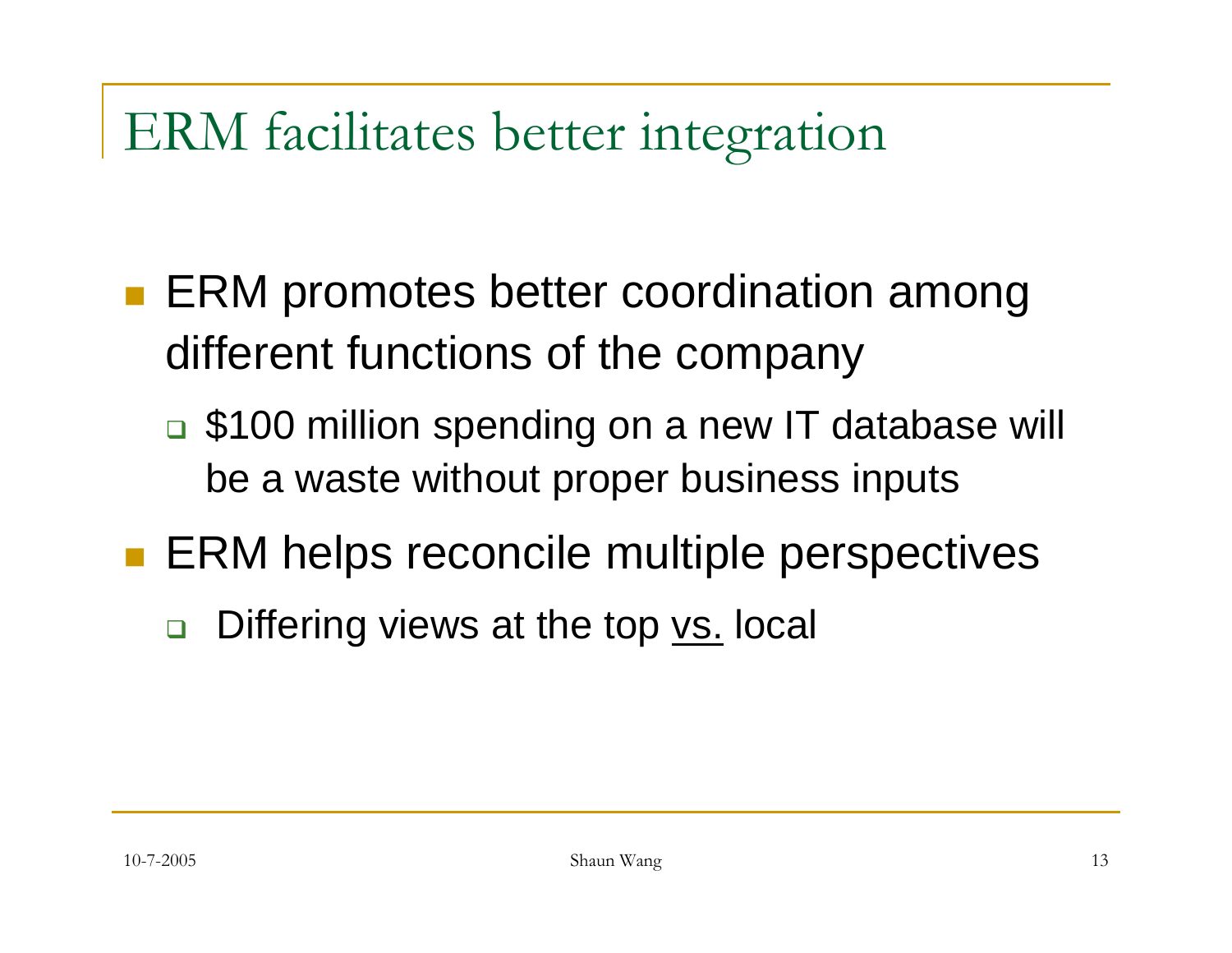

#### Champions of Insurance ERM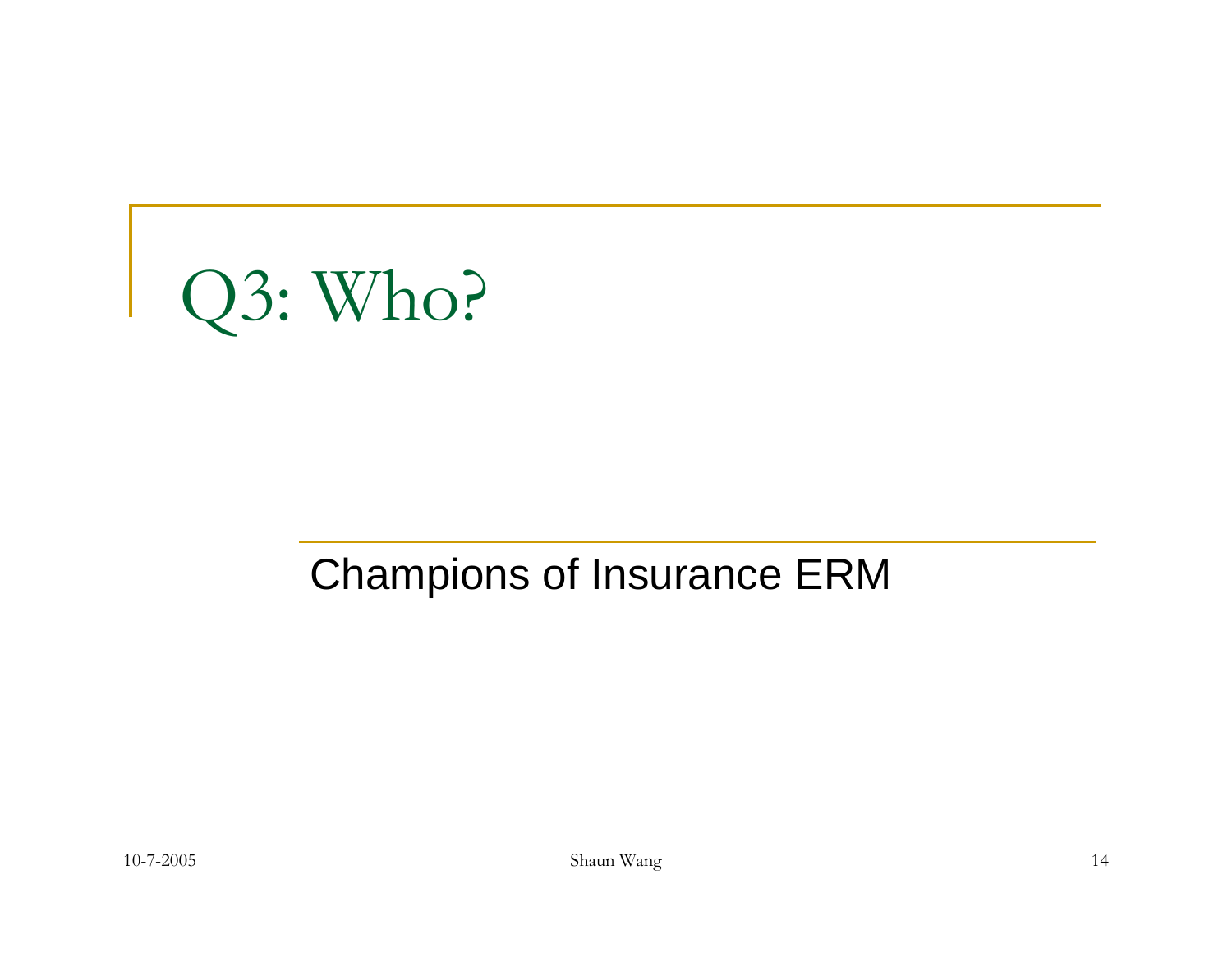# Roles & Responsibilities

- The CEO is *ultimately* responsible and should assume ownership
- **Board of directors** provides oversight to ERM, and is aware of and concurs with the entity's risk appetite
- p. Appoint An ERM team (lead by the CRO)
- Identify risk owners and sponsors at operating units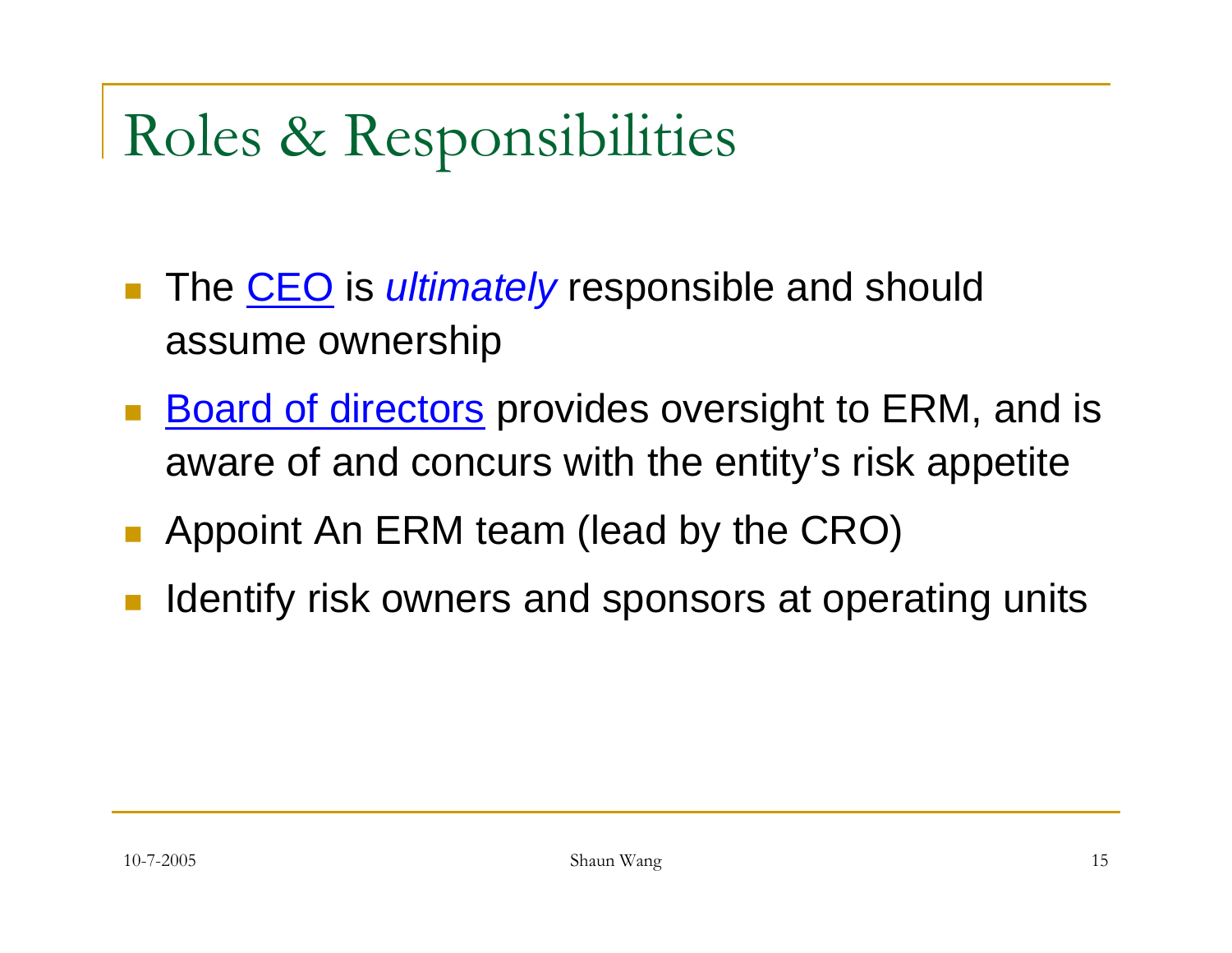## ERM Team as Facilitator

- **Nork with operating units**
- Identify and assess risks & opportunities across the enterprise
- **Develop strategies for risk taking and** hedging (reinsurance purchase)
- **Risk reporting and monitoring risk tolerance**
- **Risk-based performance measure**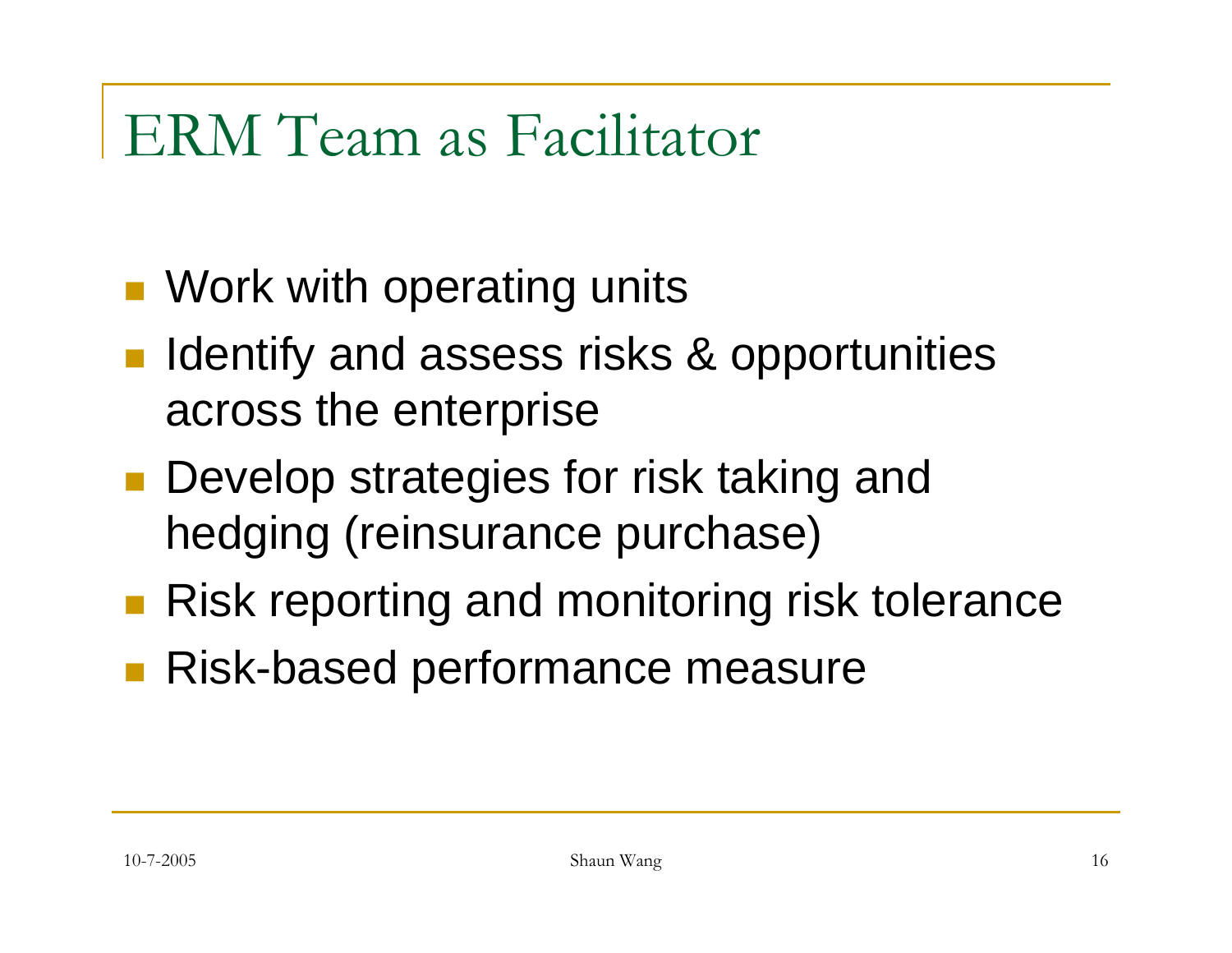# Q4: HOW to implement ERM?

#### I offer four(4) pieces of advice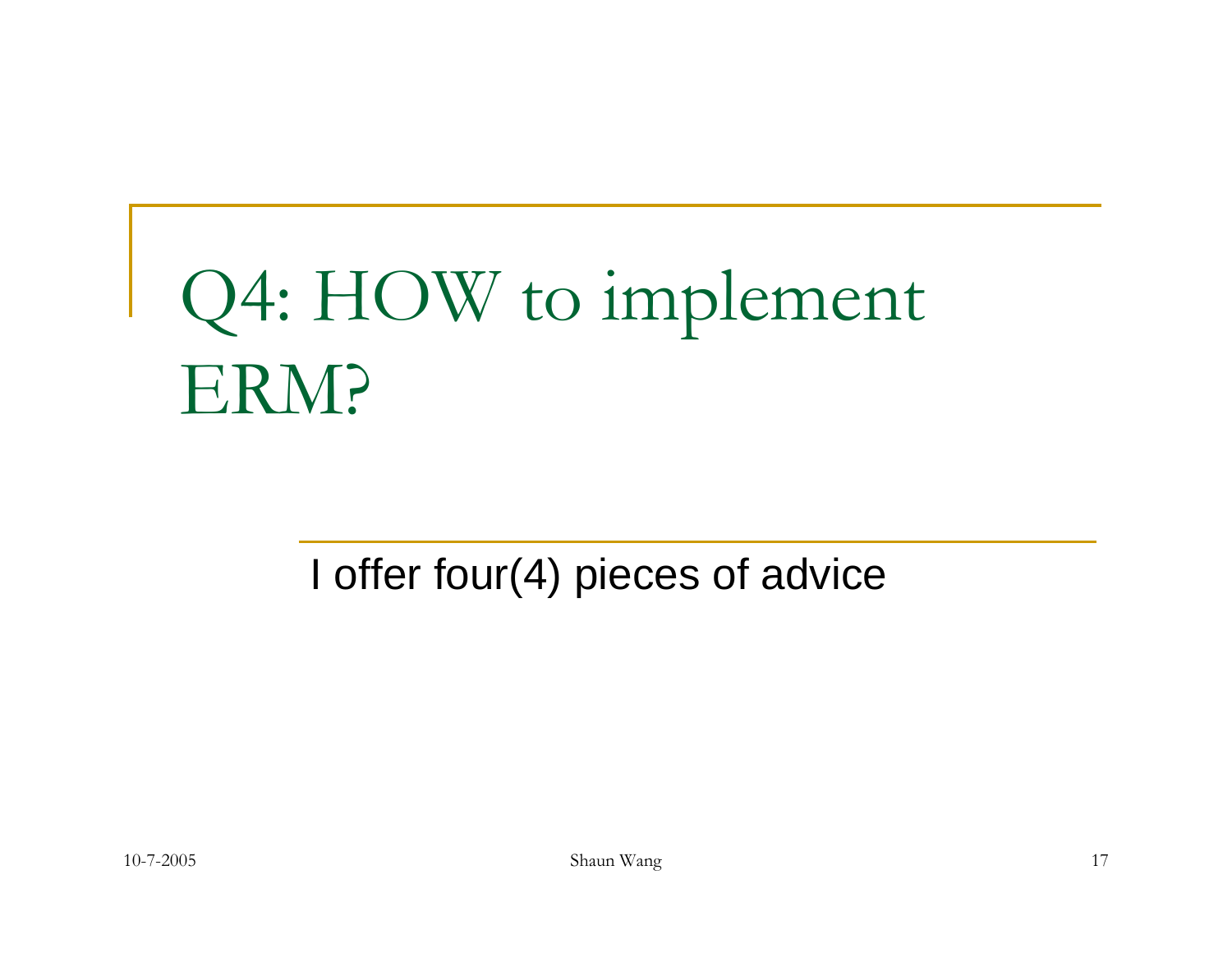# My Advice #1: Know Thy Risks and Opportunities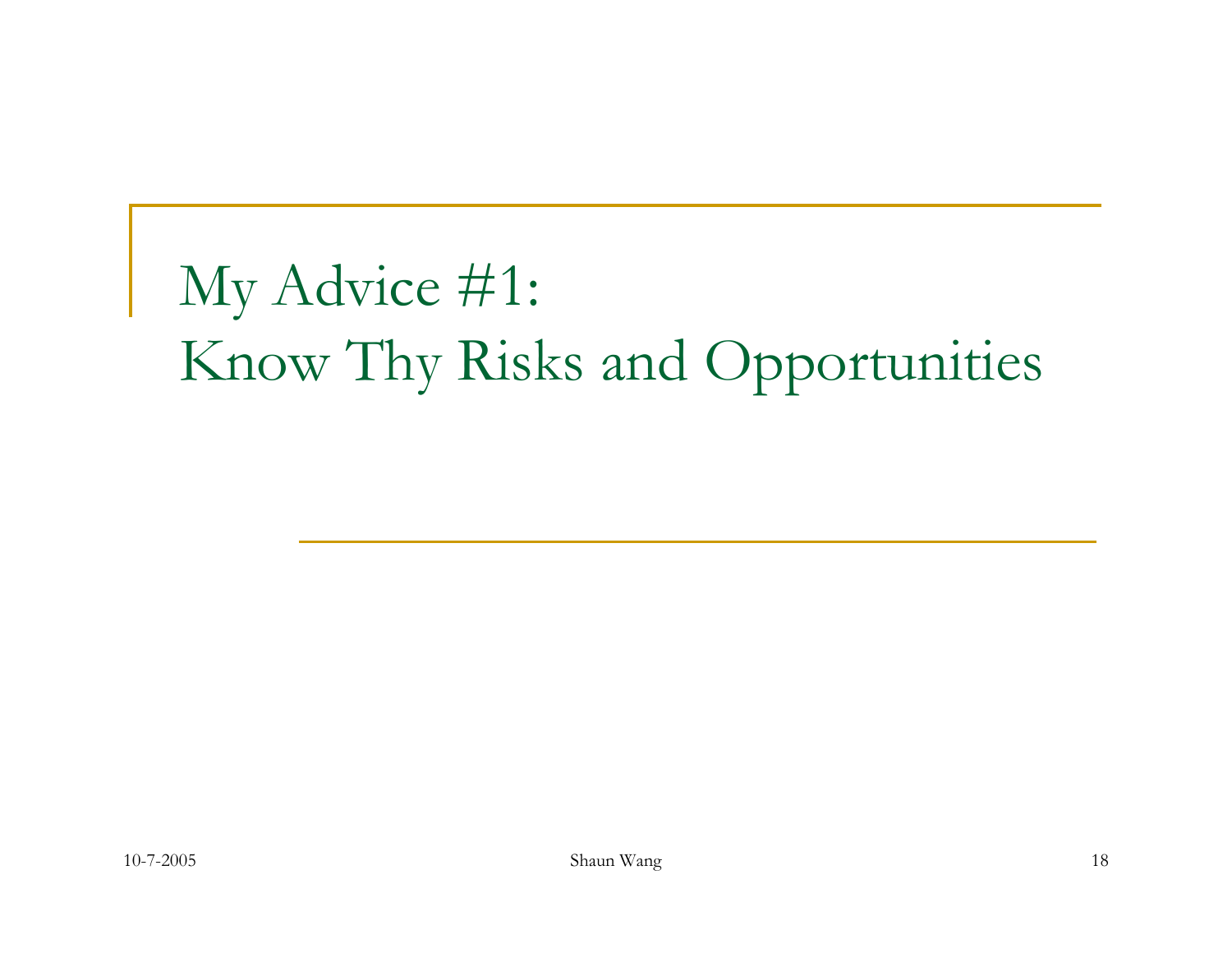#### **Holistic View of Risks of Insurers**

*Life and P&C insurers may have different concerns*

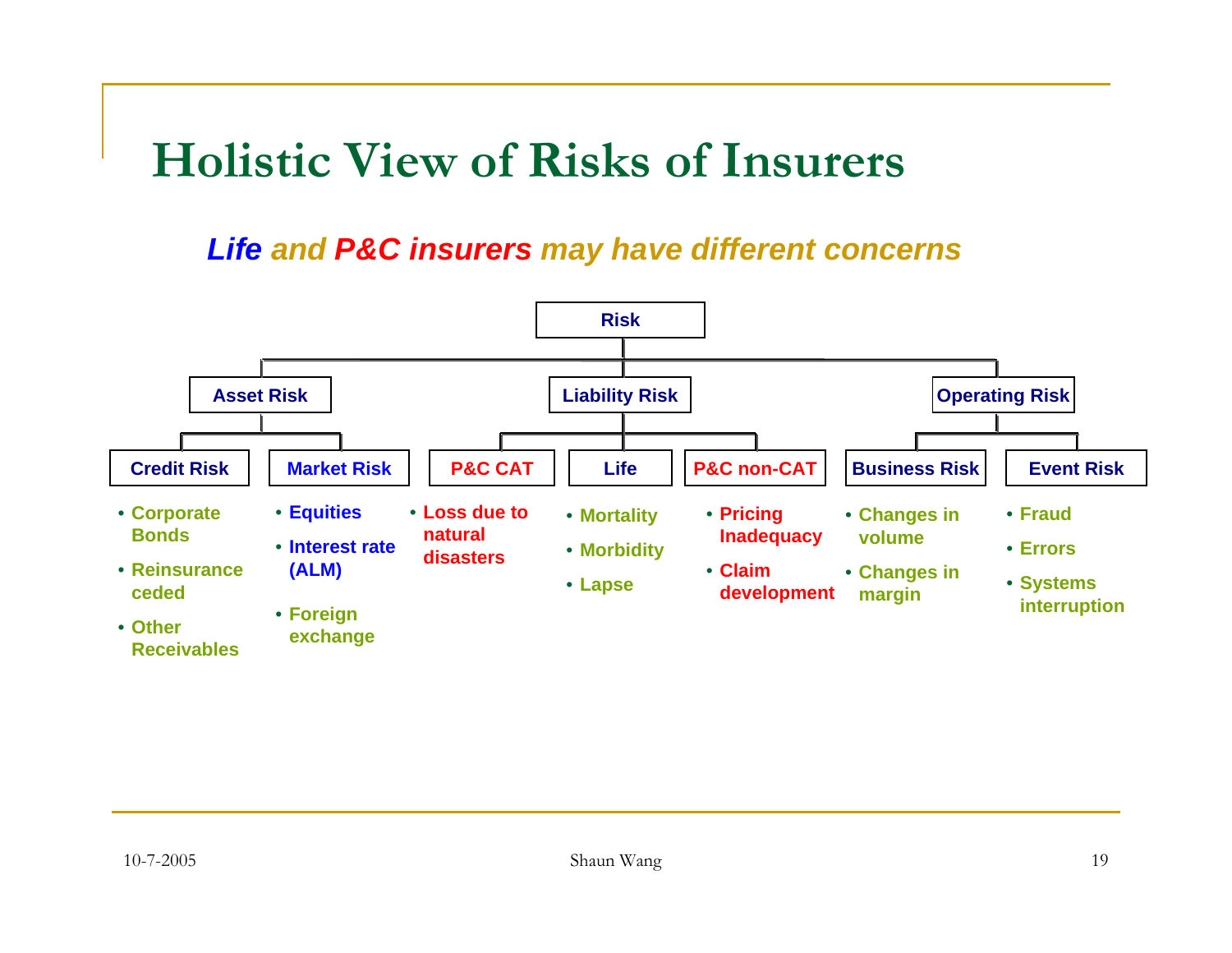#### **Dominant Risks** For A Non-life Insurer

- $\blacksquare$  The infamous *underwriting & reserving cycle*
	- ¾ Pricing Rate level inadequacy
	- $\blacktriangleright$ Reserve level inadequacy
- $\blacksquare$ Risk concentration and Catastrophe exposure
- $\blacksquare$ Rapid premium growth in a soft market
- $\blacksquare$ Over-crowded competitive market
- $\blacksquare$  Mismatch of underwriting expertise
	- ¾International expansion
	- ¾New lines of business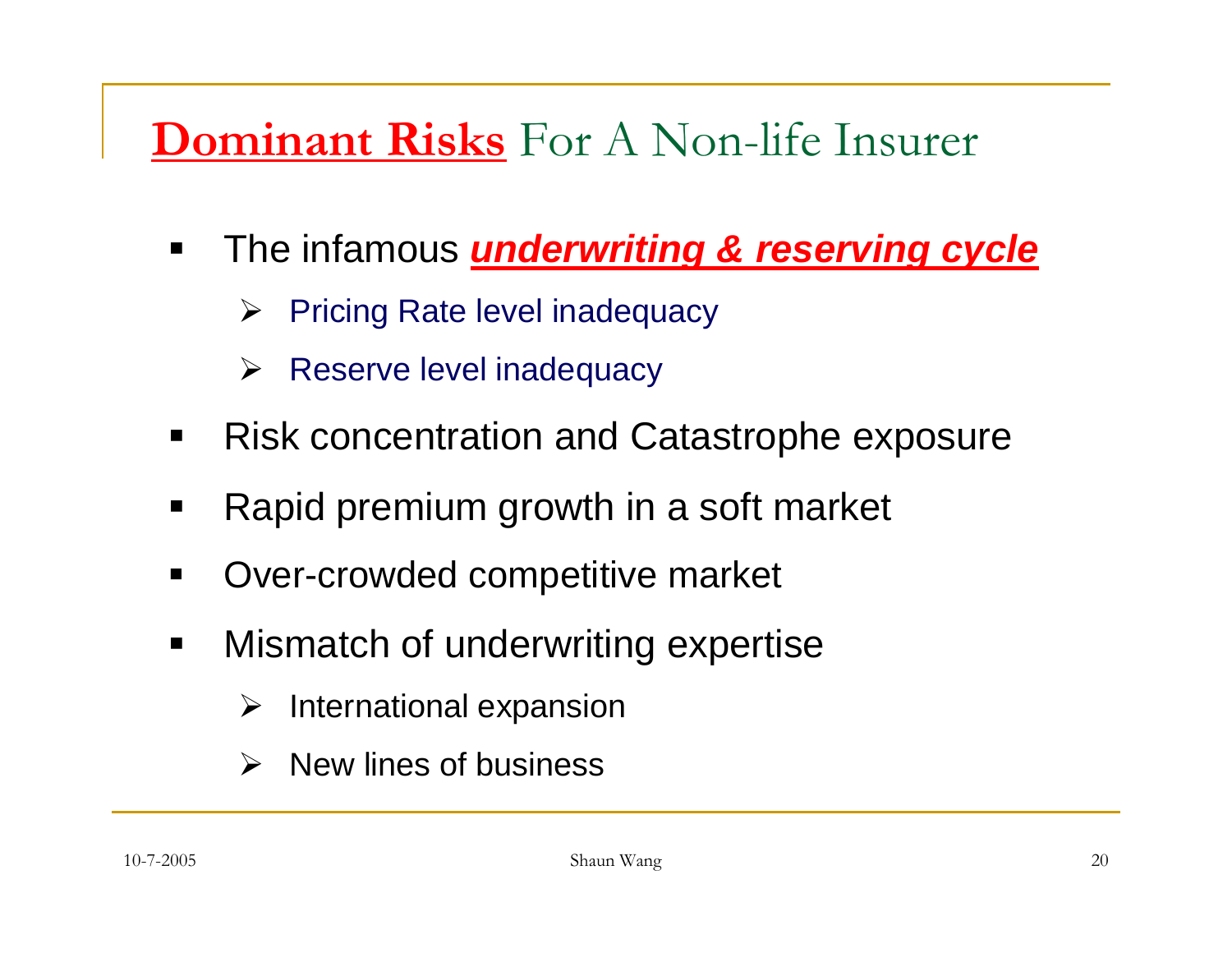#### **Non-life Insurance Industry Prior Year Reserve Development\***



Shaun Wang <sup>21</sup>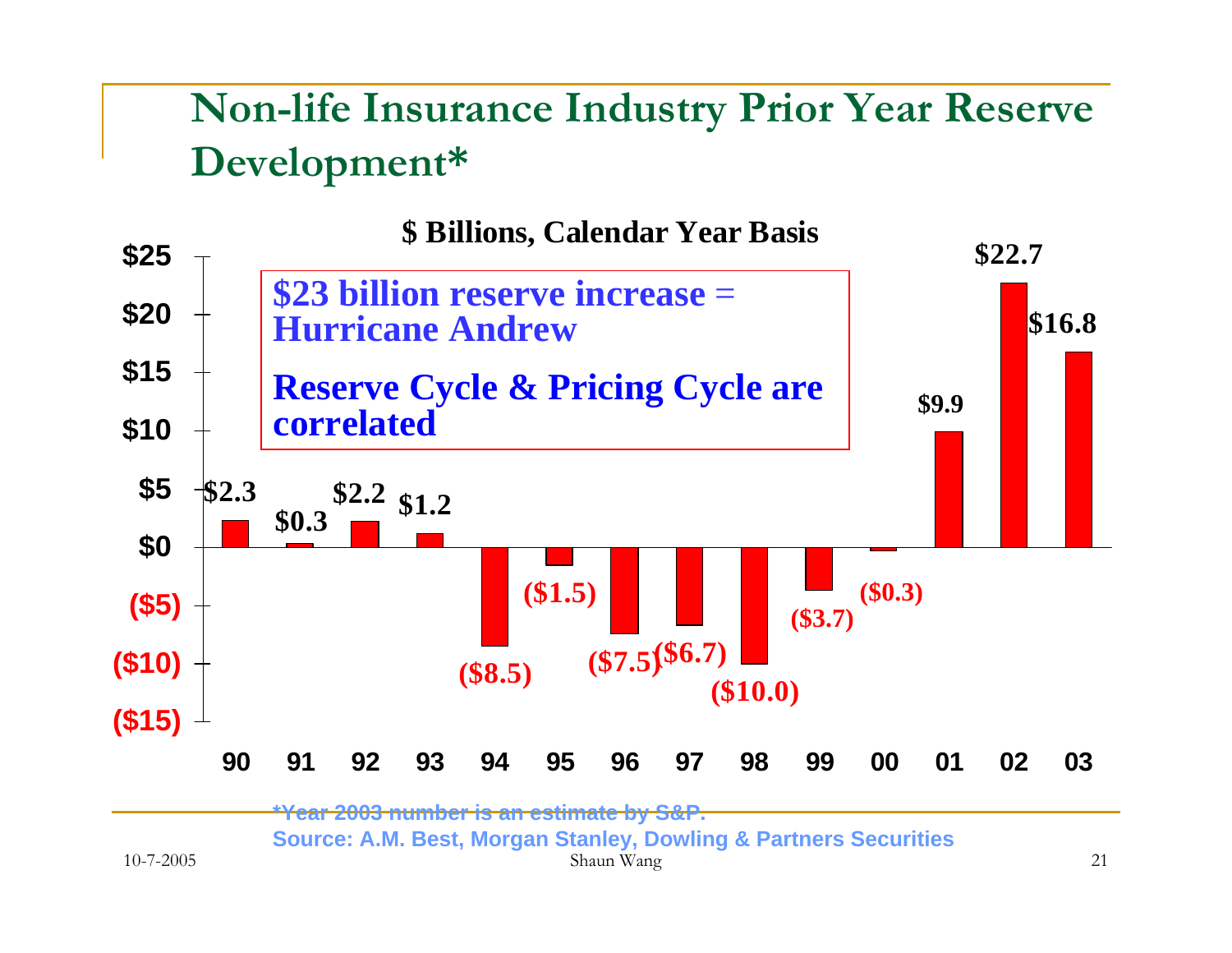#### **Reason for Non-Life Insurance Insolvencies(218 Insolvencies, 1993-2002)**



**Source: A.M. Best, Insurance Information Institute**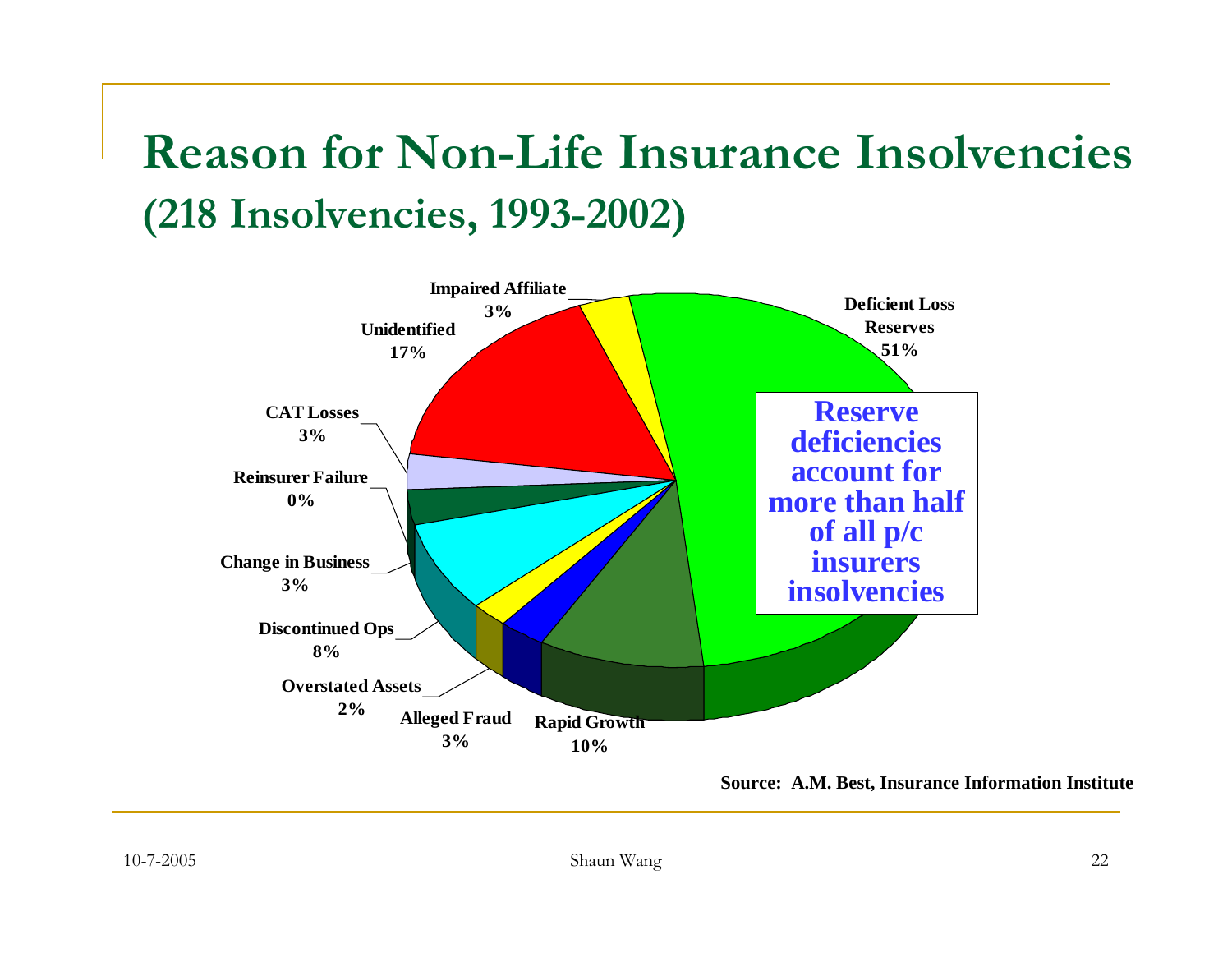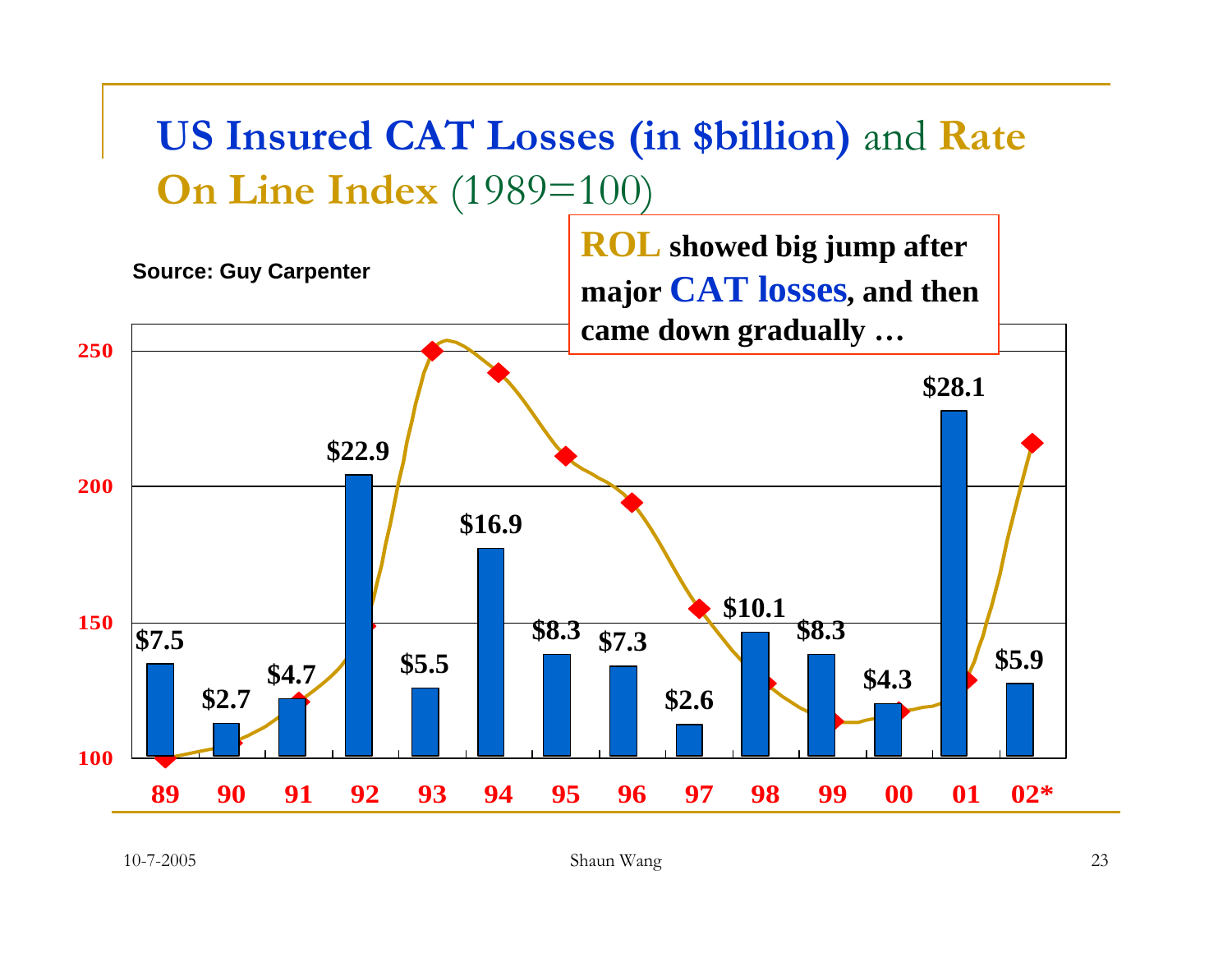### The risk dynamics for the U/W cycle

- **Not knowing the ultimate cost for years** 
	- □ A senior underwriter once said: if I am going to retire in 5 years, why should I care about claims being reported after 10 years.
- **Performance measure based on premium** revenue
	- □ Some underwriters often brag about how much business they have brought in, without knowing the profitability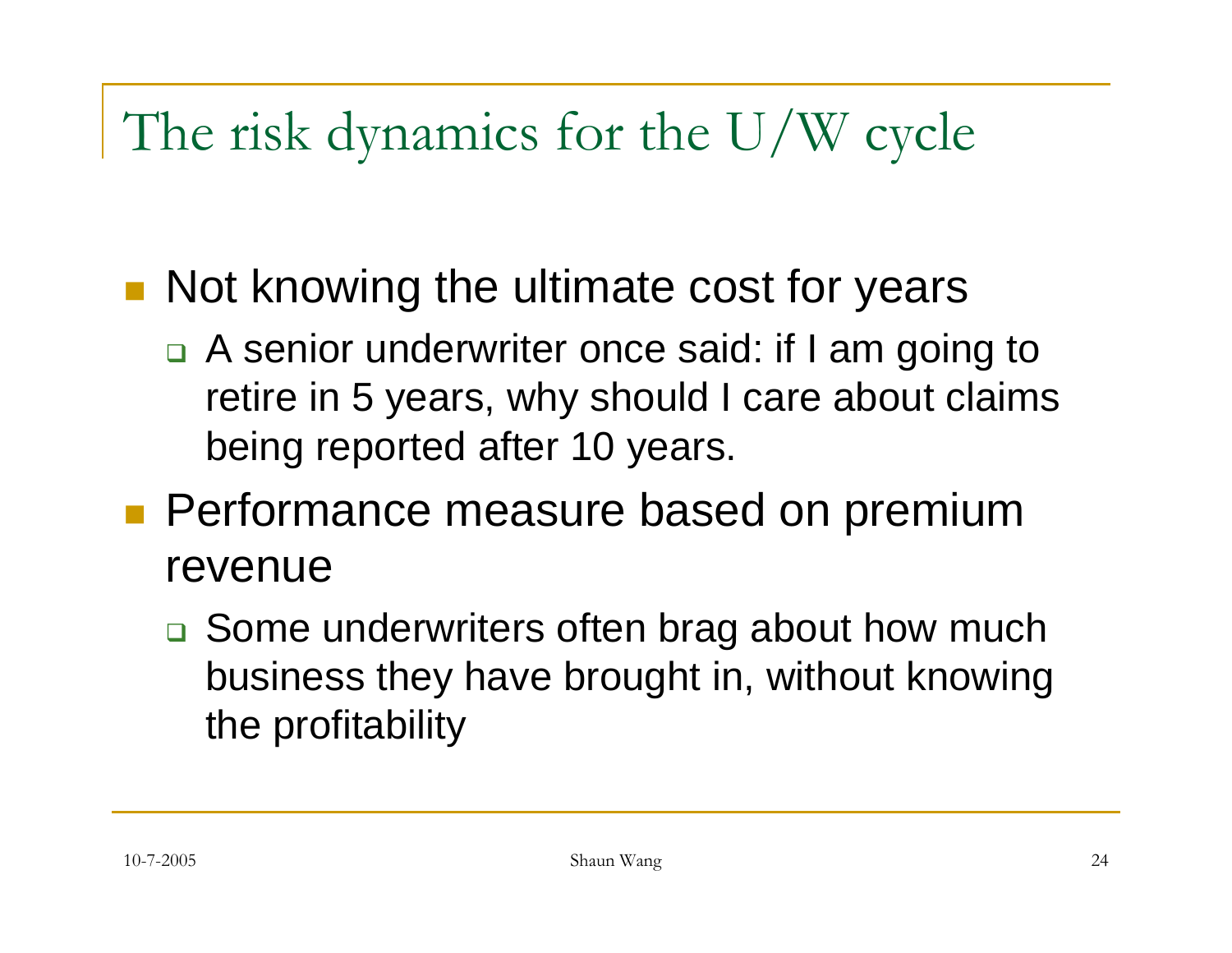# Manage the dominant risks

- To know where you are in the market cycle
- Tie compensation with bottom-line result
- Monitor closely rating level and competition
- **Hedge catastrophic risks through reinsurance** and/or securitization
- **Service Service** Develop an effective ERM framework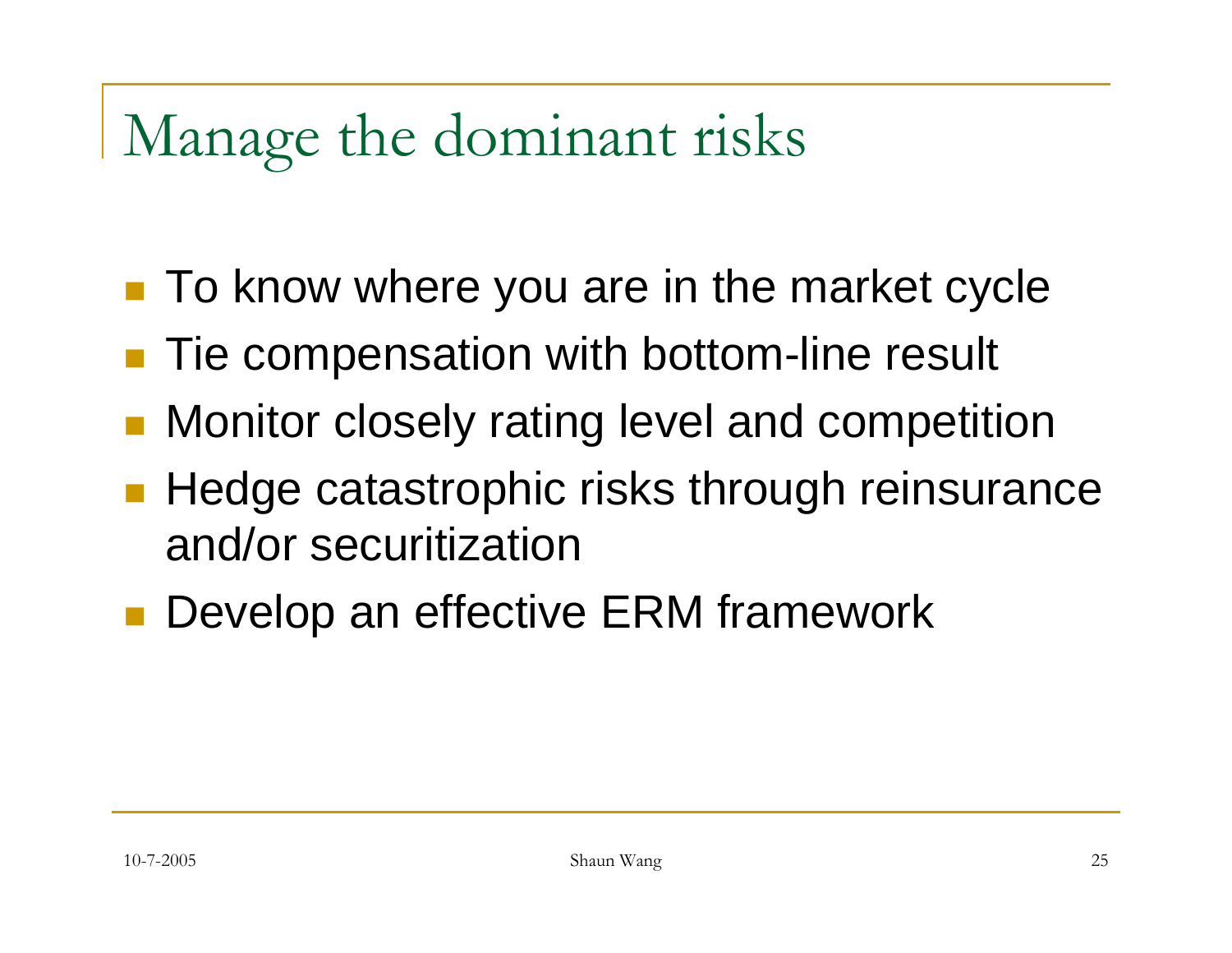# My Advice #2: Implement An Internal Market Approach

A conceptual innovation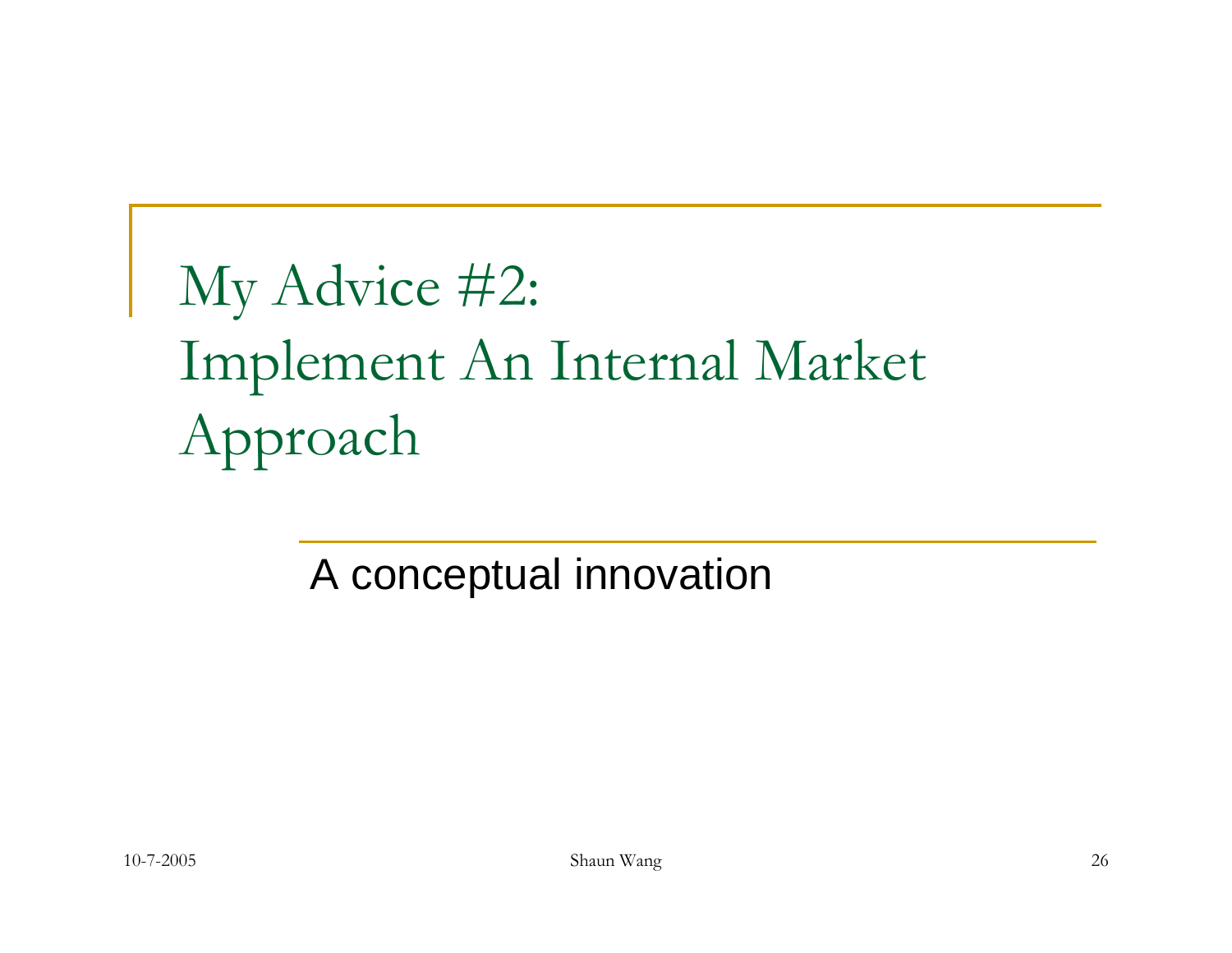# Develop An Internal Risk Model

- An analytical framework can foster a culture of objective view of risks
	- □ Rather than staying at heated debates
- **Risk parameters can be more important than** models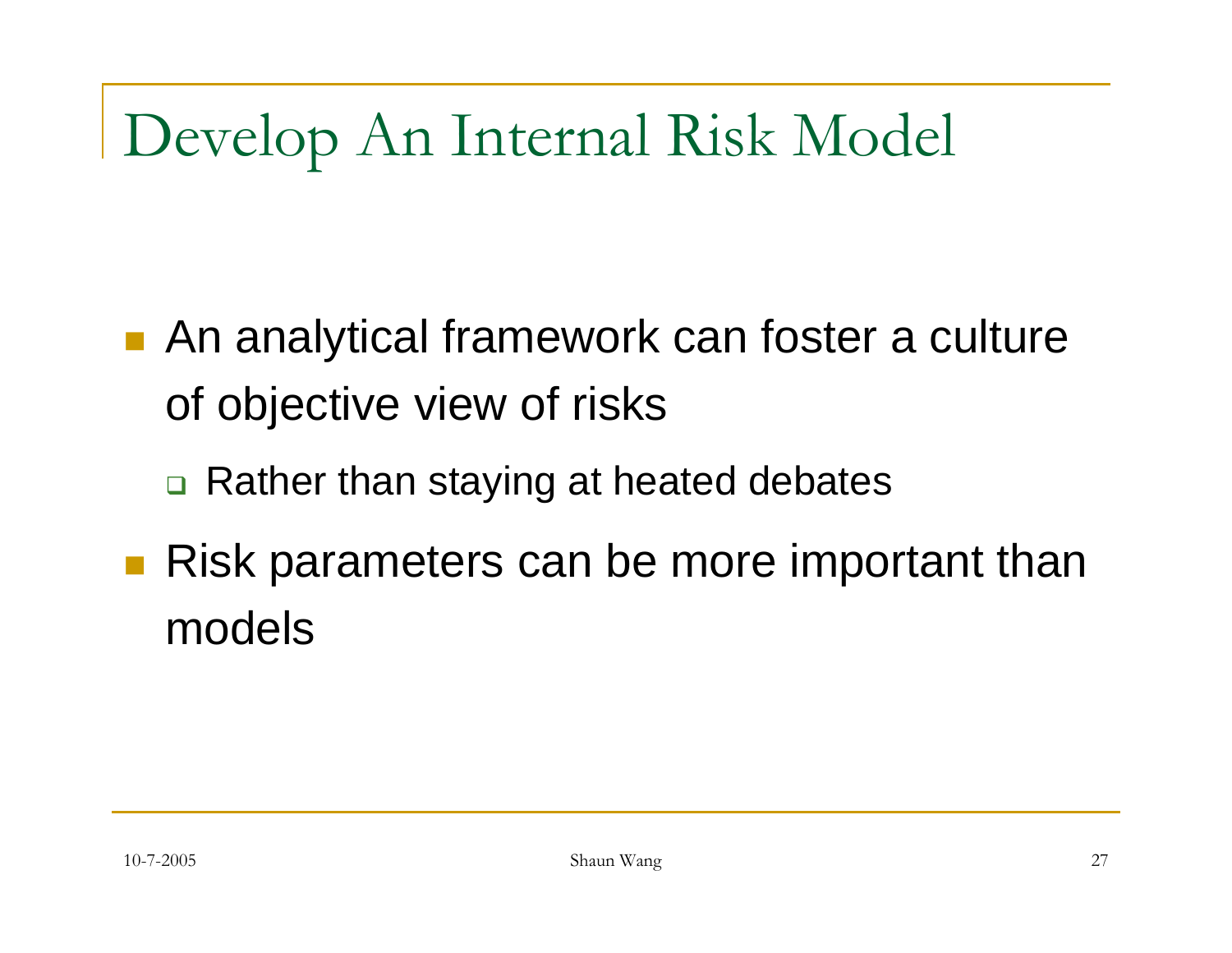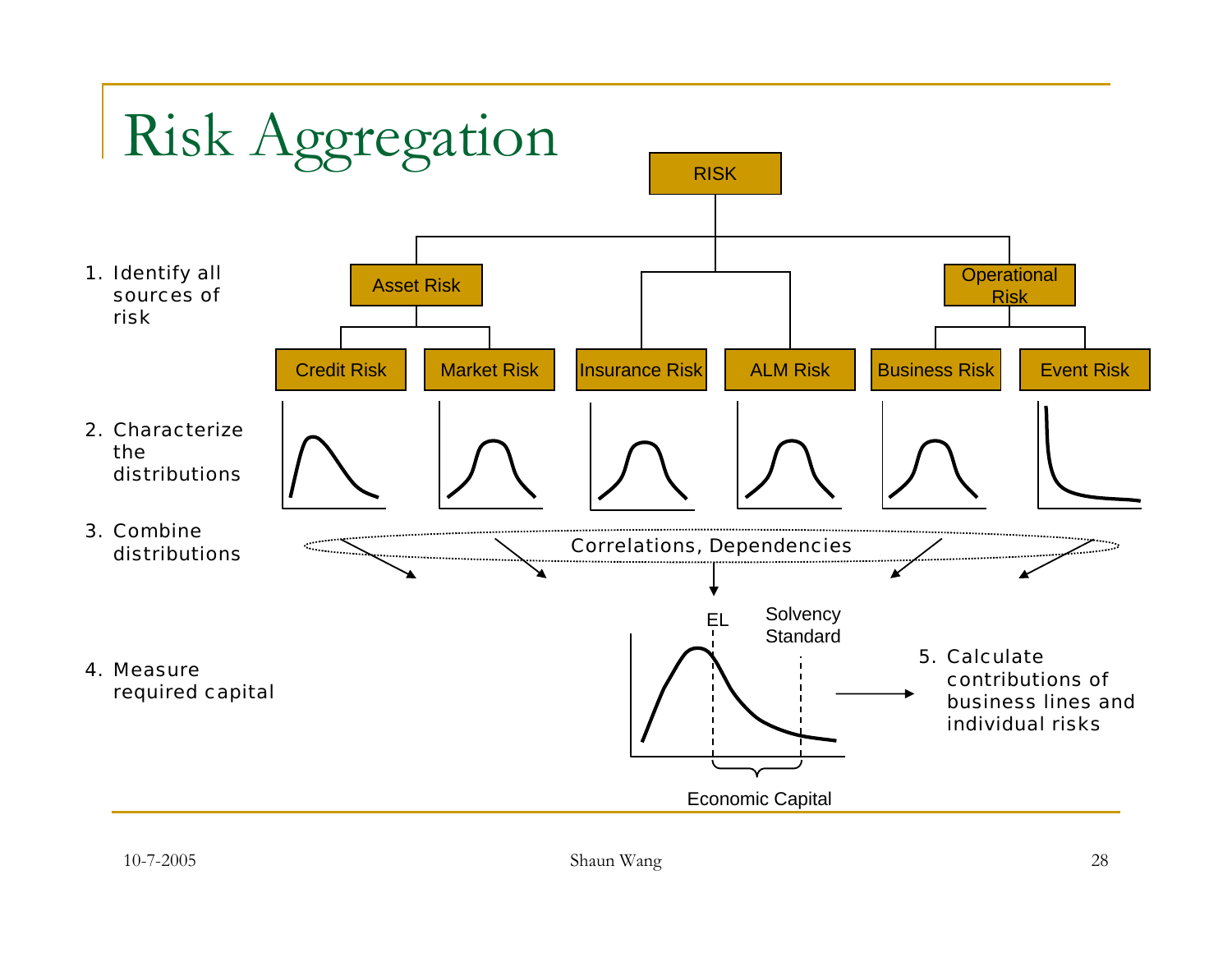#### Select Robust Risk Metrics

- A unifying risk metric is the Wang transform that extends Sharpe ratio to all types of risks
	- □ Can explain market transactions for a variety of risks
	- □ It can produce robust and consistent "capital charges" for the internal market model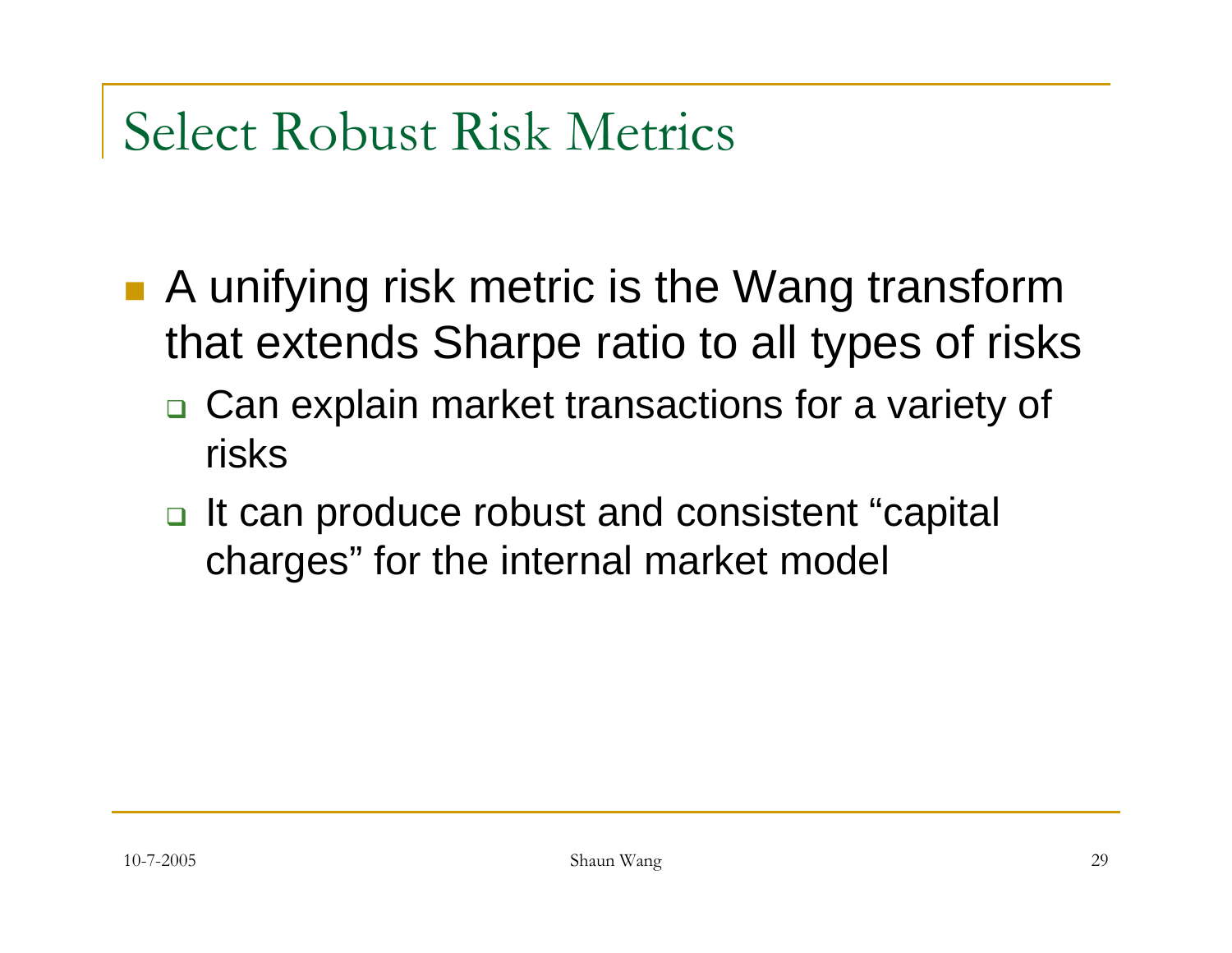Focus on the overall "underwriting results", look beyond the losses

- ٠ **Many factors** 
	- □ New regulation
	- $\Box$ New court ruling
	- $\Box$ Rate level
	- □ Unexpected inflation
	- $\Box$ …
	- $\Box$ Loss frequency
	- □ Loss severity

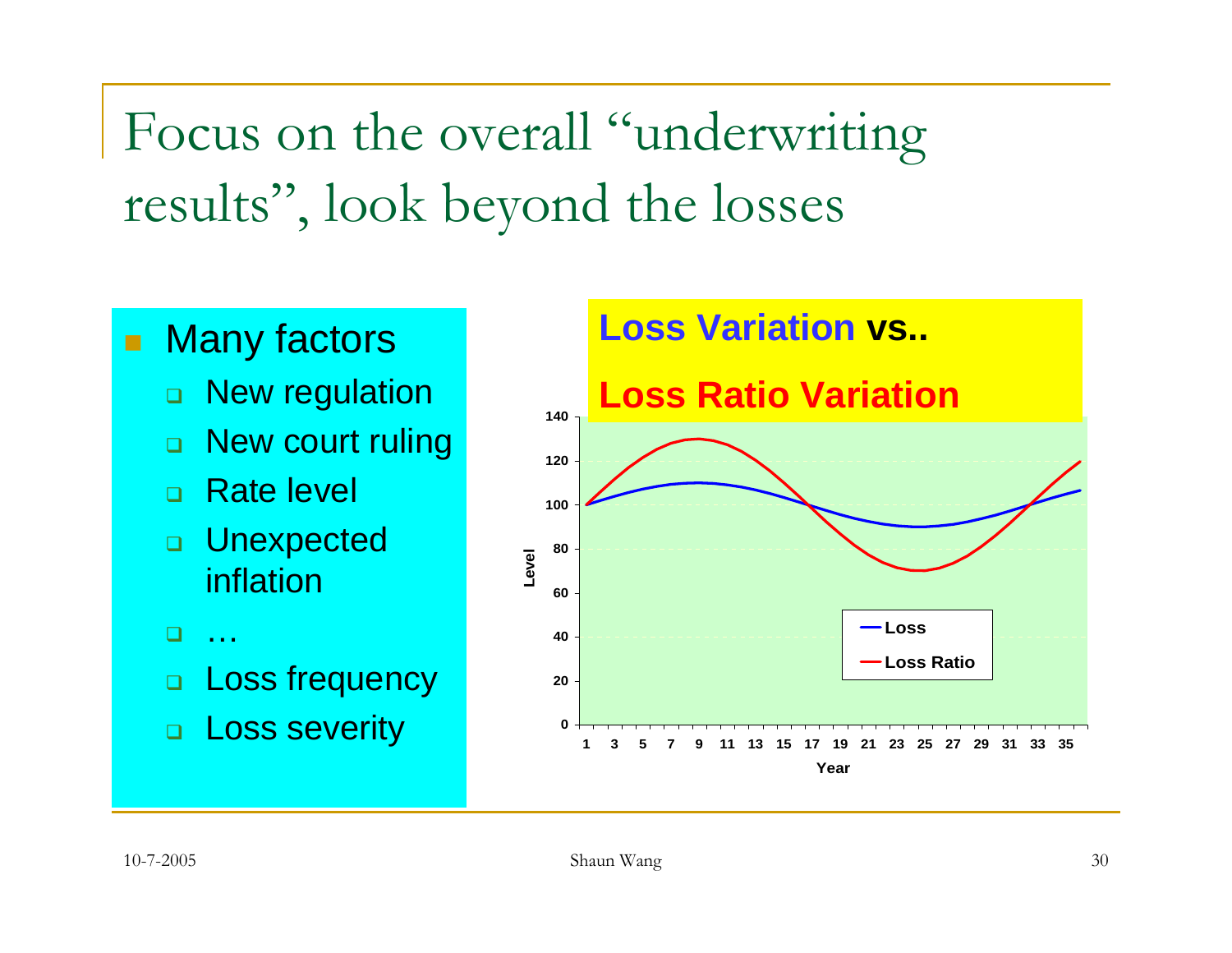### Method for Calculating Capital Charges for Underwriting Operations



#### **Bi-Model Distribution**

- **Apply Wang transform** to stylized loss ratio distribution for a line of business
- **Use benchmark price to** back out required capital charge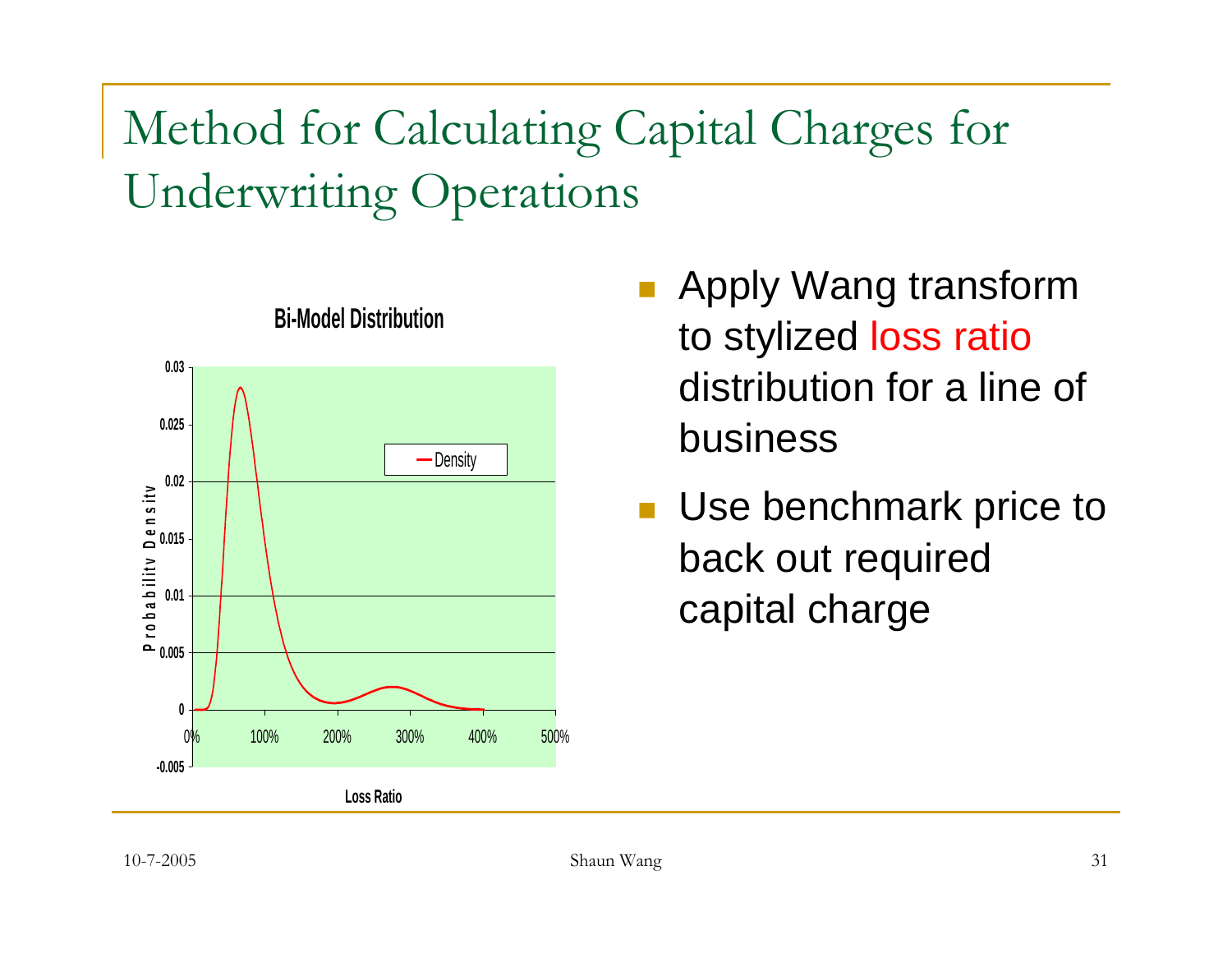# Use Wang transform to derive Capital Charge Factors for ground-up risks

|                            |                   | <b>Sharpe Ratio</b> |                   | <b>Target Excess</b><br><b>Return Over Risk-</b><br>free Rate |
|----------------------------|-------------------|---------------------|-------------------|---------------------------------------------------------------|
|                            |                   | 0.3                 |                   | 10%                                                           |
|                            | <b>UW Year</b>    | <b>Payout</b>       | <b>Annualized</b> | <b>Annual Capital</b>                                         |
| <b>Line of Business</b>    | <b>Volatility</b> | <b>Duration</b>     | <b>Volatility</b> | <b>Charge Factor</b>                                          |
| <b>PPA Liab</b>            | $4.0\%$           | 2.3                 | $2.6\%$           | 0.08                                                          |
| <b>Prem/Ops Small</b>      | 11.3%             | $\overline{3}$      | $6.5\%$           | 0.20                                                          |
| <b>Prem/Ops Large</b>      | 26.4%             | 6                   | $10.8\%$          | 0.32                                                          |
| <b>Comml Auto NonFleet</b> | $6.9\%$           | 3.8                 | 3.5%              | 0.11                                                          |
| <b>Comml Auto Fleet</b>    | 37.1%             | 3.8                 | $19.0\%$          | 0.57                                                          |
| <b>Worker Comp Small</b>   | 12.6%             | 10                  | 4.0%              | 0.12                                                          |
| <b>Worker Comp Large</b>   | 28%               | 11.3                | 8.2%              | 0.25                                                          |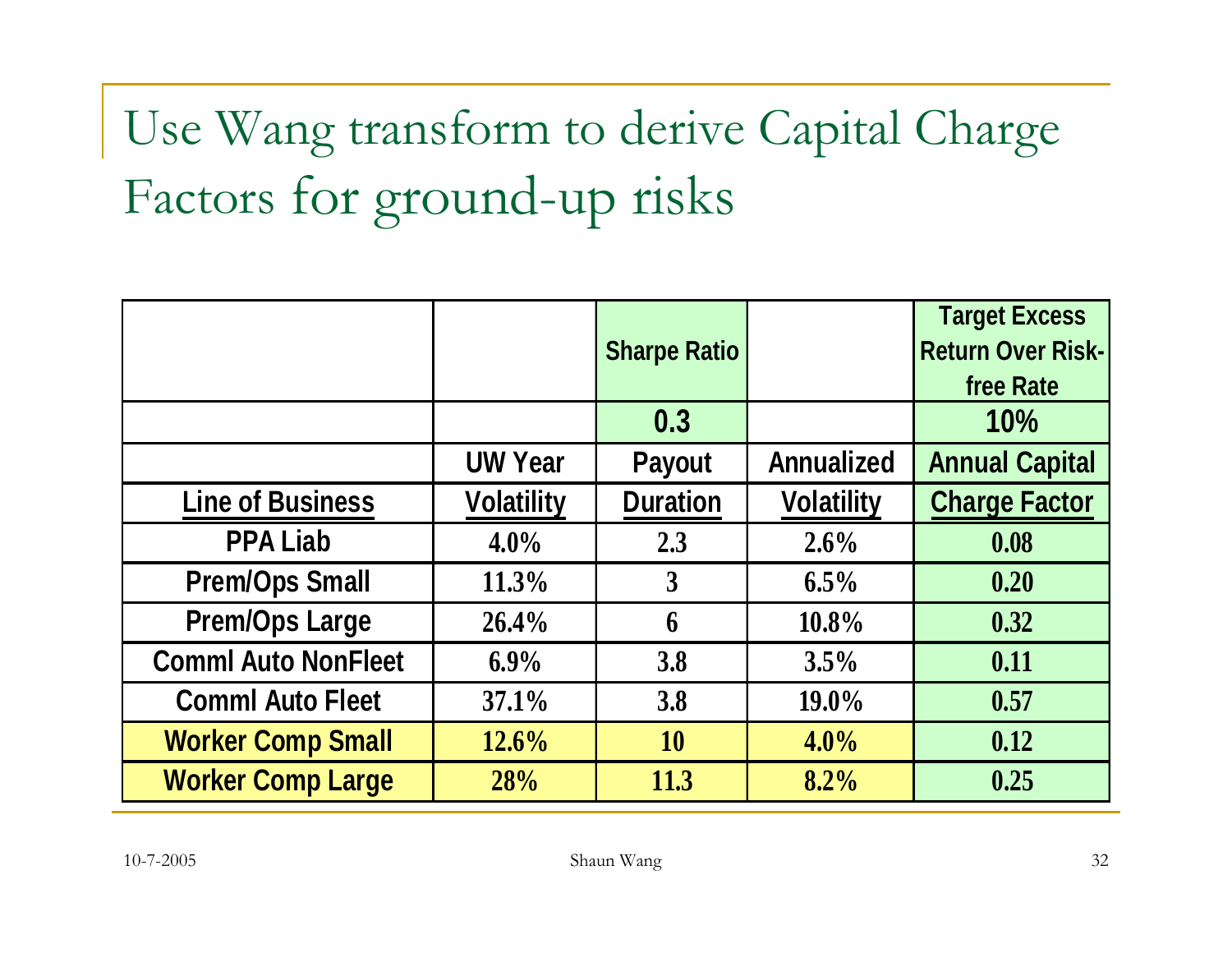### Apply Wang transform to derive relativity (excess biz vs.. ground-up) in capital charge factors

|                                | 150 xs 100 | 250xs250 | 500xs500 | 1M xs 1M       | 3M xs 2M | <b>5M xs 5M</b> |
|--------------------------------|------------|----------|----------|----------------|----------|-----------------|
| Pers Auto Liab                 |            | 1.67     |          |                |          |                 |
| <b>Comm Auto Liab NonFleet</b> |            |          | 1.67     |                |          |                 |
| <b>Comm Auto Liab Fleet</b>    | 1.2        | 1.45     | 1.67     | $\overline{2}$ | 2.8      | 3.5             |
| <b>Prems/Op Small</b>          | 1.2        | 1.45     | 1.67     | $\overline{2}$ | 2.8      | 3.5             |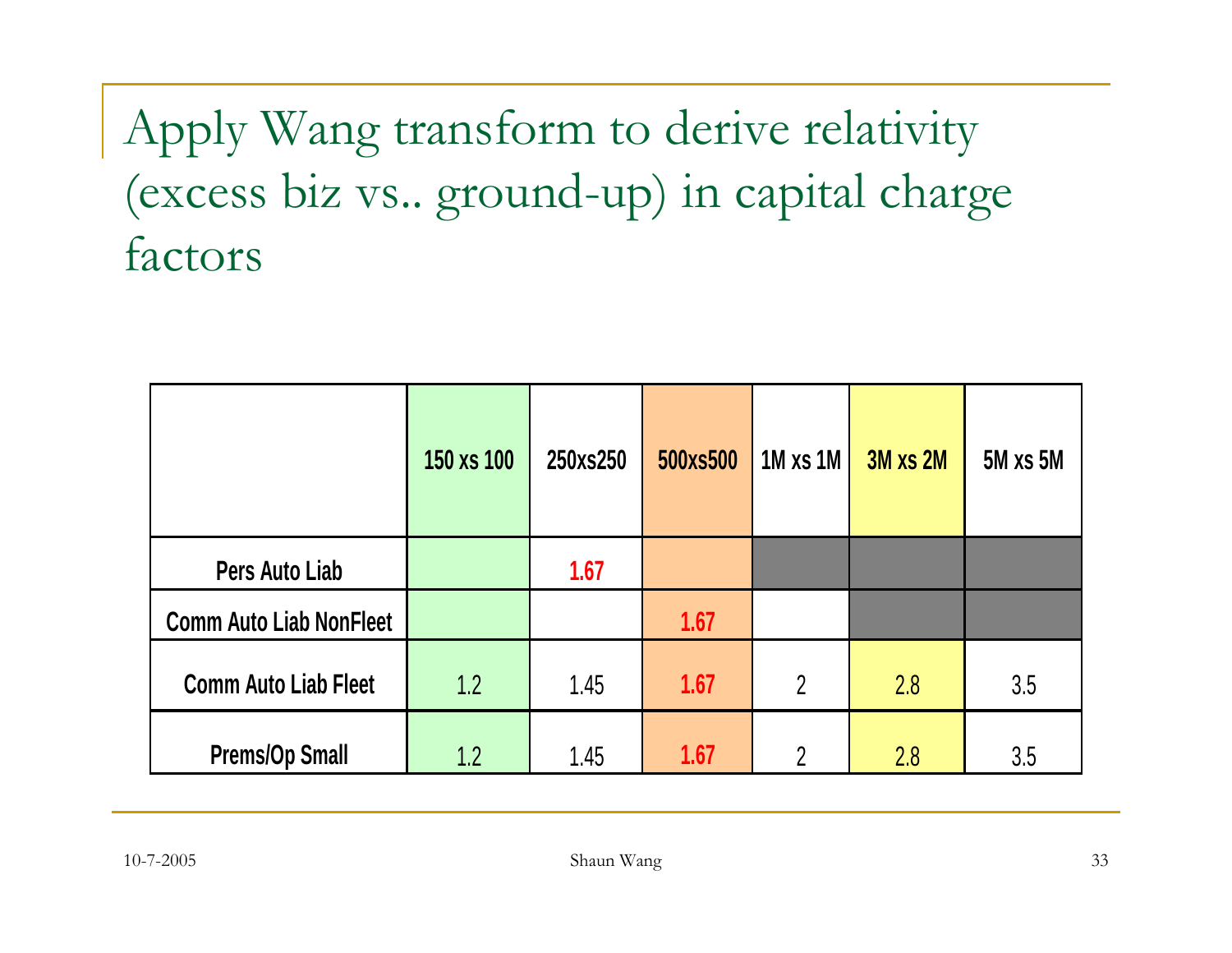An Internal Market Approach calculates capital charges for the utilization by operating units

- Reflect the inherent risks of the operating units
- **Reflect internal** diversification
- **Reflect external** hedging cost
- **Provide right incentives** for risk-taking at operating units
- Connect group's balance-sheet concern with operating-units income producing activities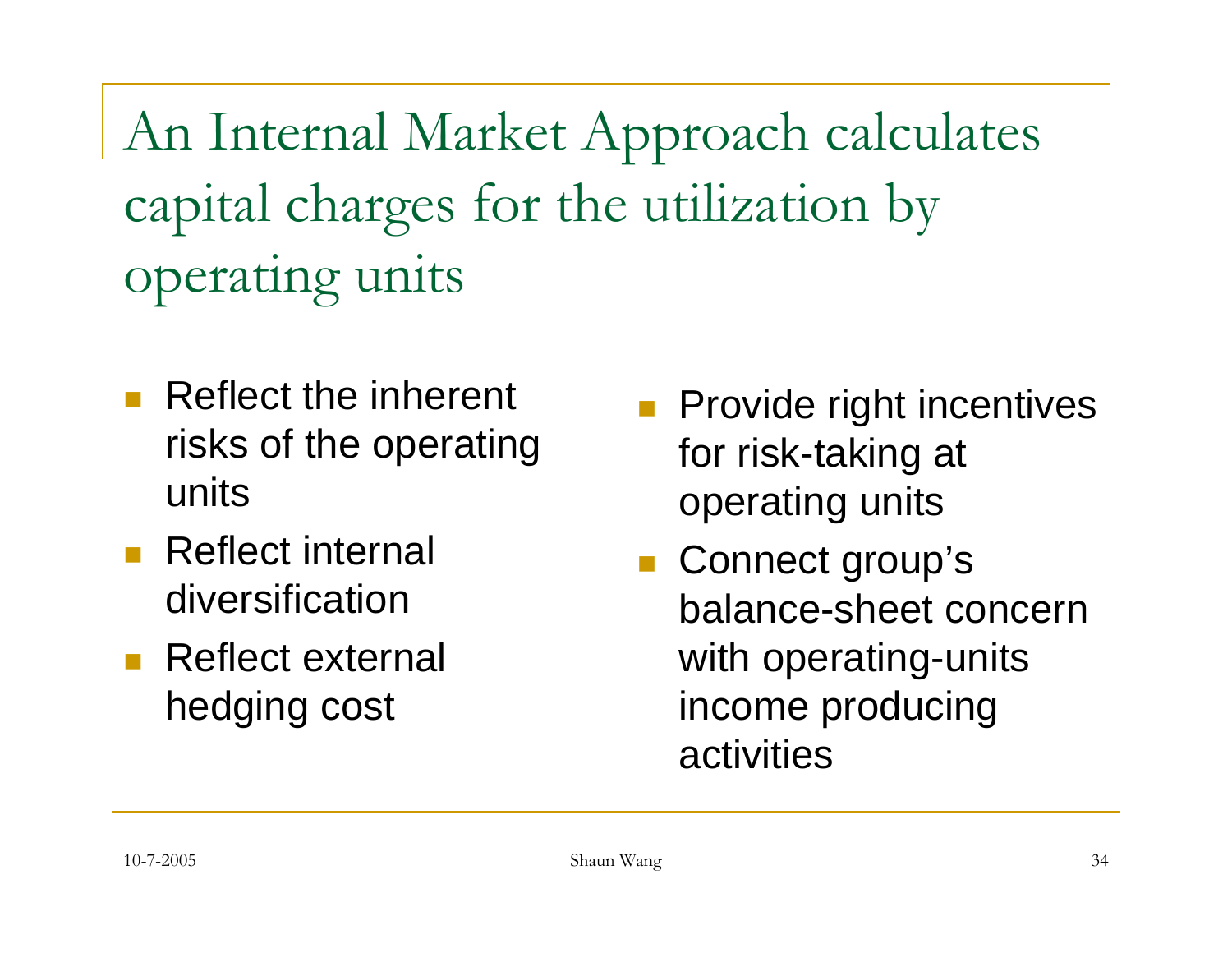## **Forward-looking Capital Charges**

- Should avoid the drawbacks of U.S. Risk-based Capital Charges:
	- $\checkmark$  Factor based reserve charges ignored the bigger issue of reserve adequacy
	- $\vee$  Disincentives for putting up adequate reserves
	- 9 Same capital charge *factor* for premium written in a hard market versus in a soft market
- Should reflect the current phase of U/W cycle, and projected *future direction* and *sensitivity*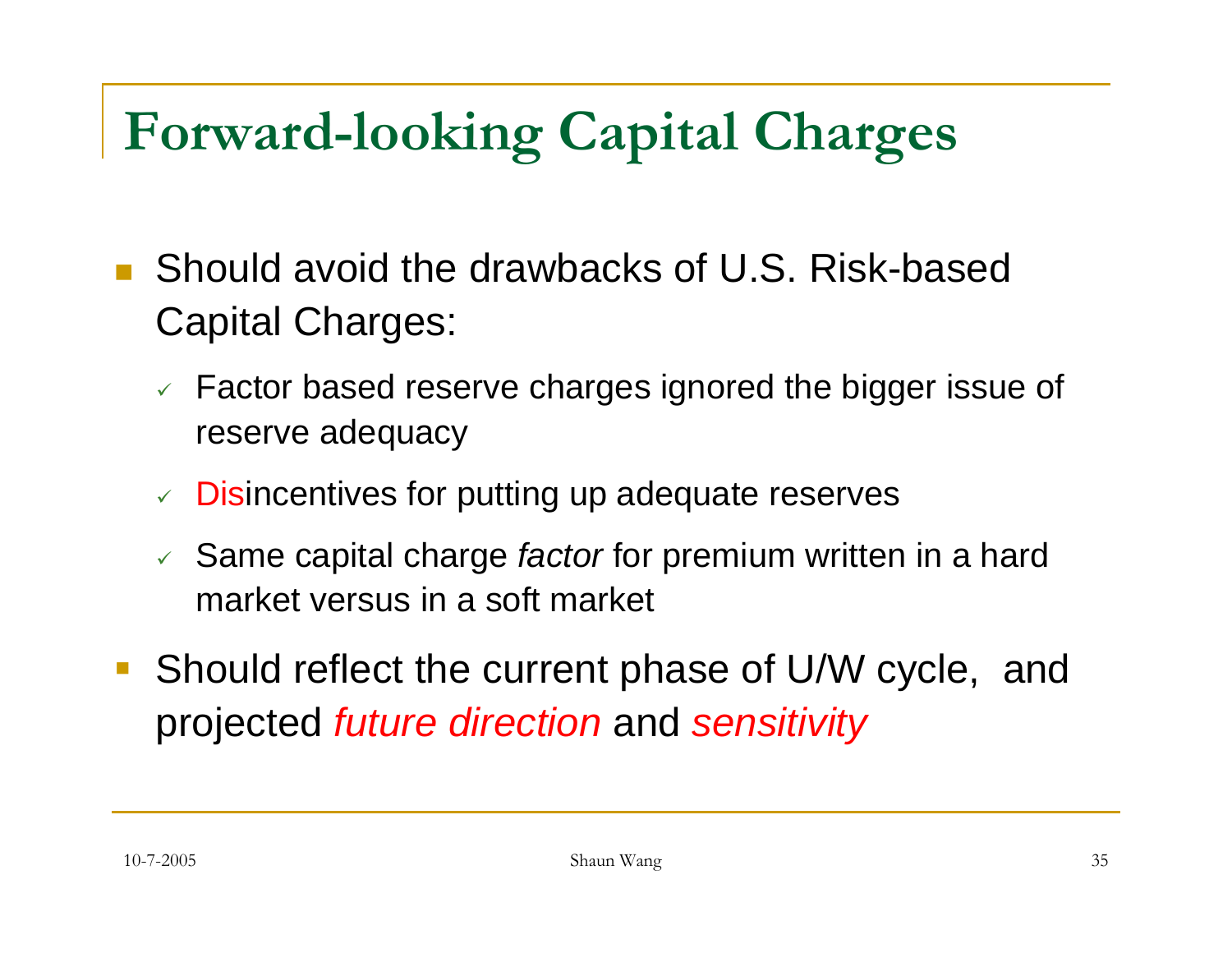Internal Market Approach Should be built upon a New Portfolio Theory

- • Reflect area of expertise, competitive advantage, and risk appetite
- Reflect confidence level in estimated risk curves
- $\bullet$ Reflect transaction cost & long payout cash-flow
- •Reflect diverse time horizons in liabilities
- • Anticipate potential moves of competitors & policyholder behaviors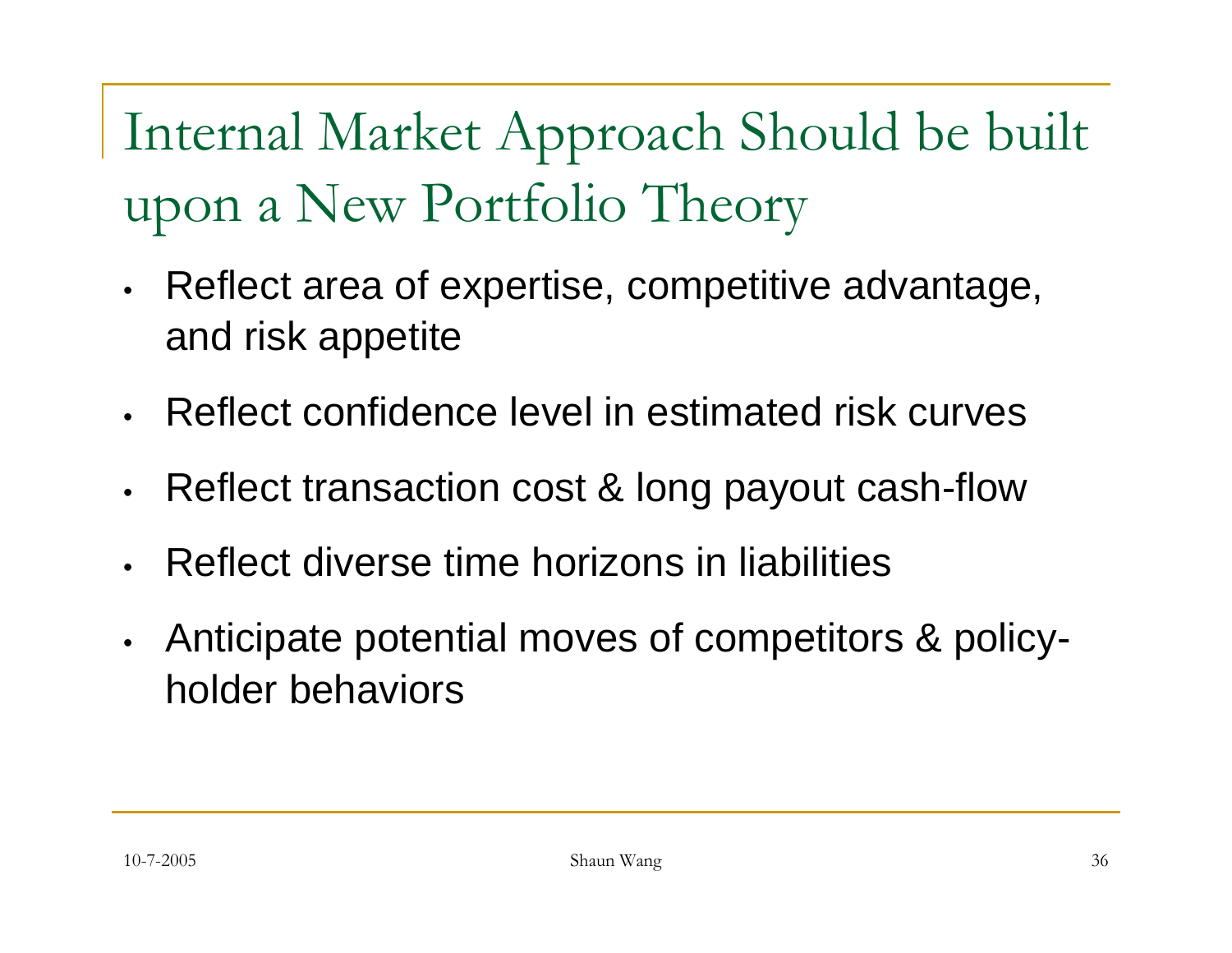**Quantifying Market Competition Risk: A Simple Model Can Go A Long Way**

- $\mathcal{C}^{\mathcal{A}}$  $Result = Min{Quote<sub>1</sub>, ..., Quote<sub>k</sub>} - Loss,$ where Quote $_{\mathsf{k}}$  ∼ Normal( $\mu_{\mathsf{k}},\,\sigma_{\mathsf{k}}$ )
	- 1.For long-tailed lines, delayed info  $\rightarrow$  higher  $\sigma_{\rm k}$   $\rightarrow$ higher chance of premium deficiency
	- 2.more bidders  $k \rightarrow$  higher chance of premium deficiency
- $\mathbb{R}^n$  **Competitive market analysis**: Premium and losses; market player behaviors (e.g. CA WC)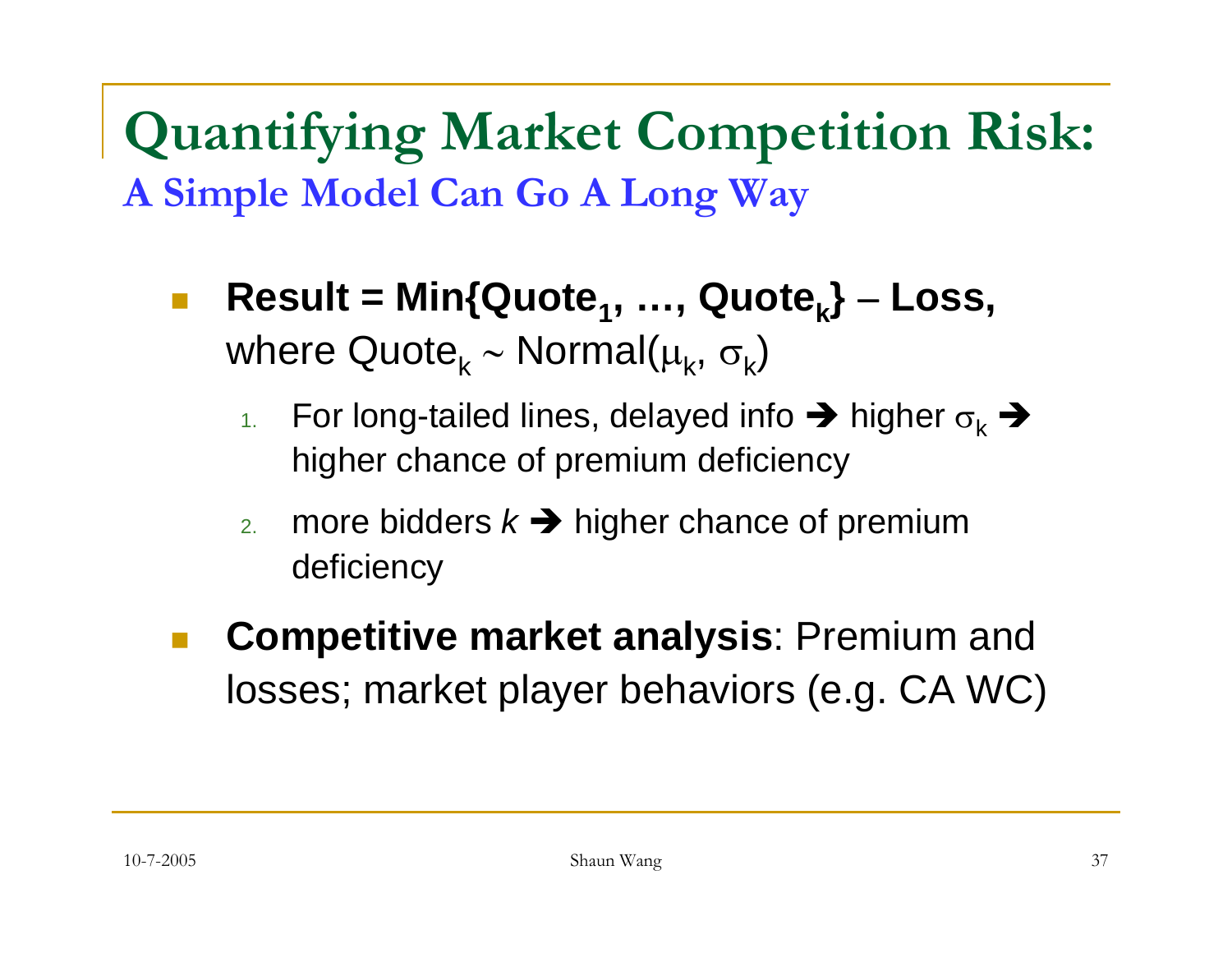My Advice #3: To Avoid Pitfalls in some of the "popular" Quantitative Approaches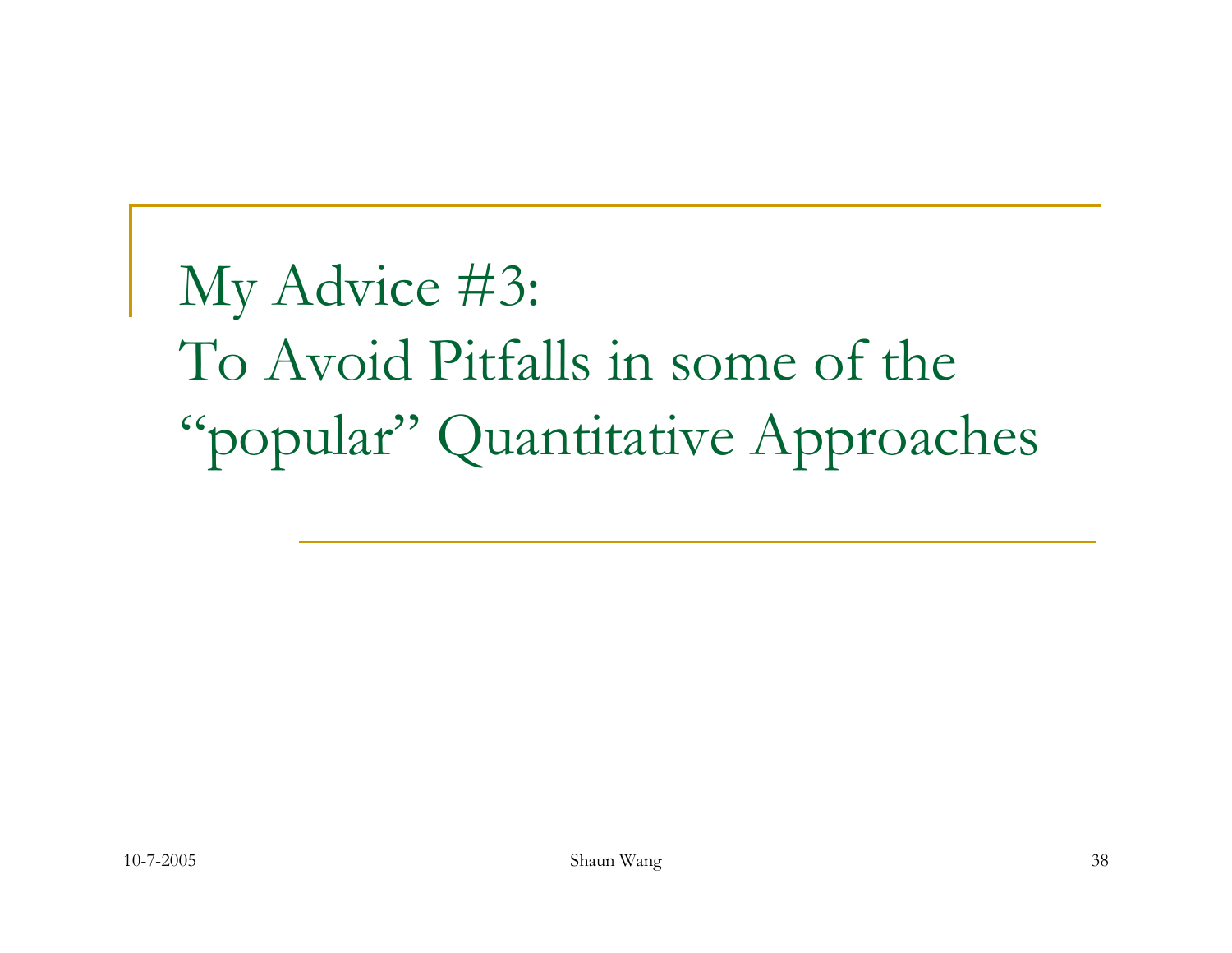Some Pitfalls of Current Analytical Practices – A Crisis of Credibility

- So-called 100-year events now happen every 2-3 years
- The "claim" of 99.97% threshold is "nonsense"
- Some management consultants use giant matrix of 500 by 500 (you need to make up 1,225,000 correlation coefficients)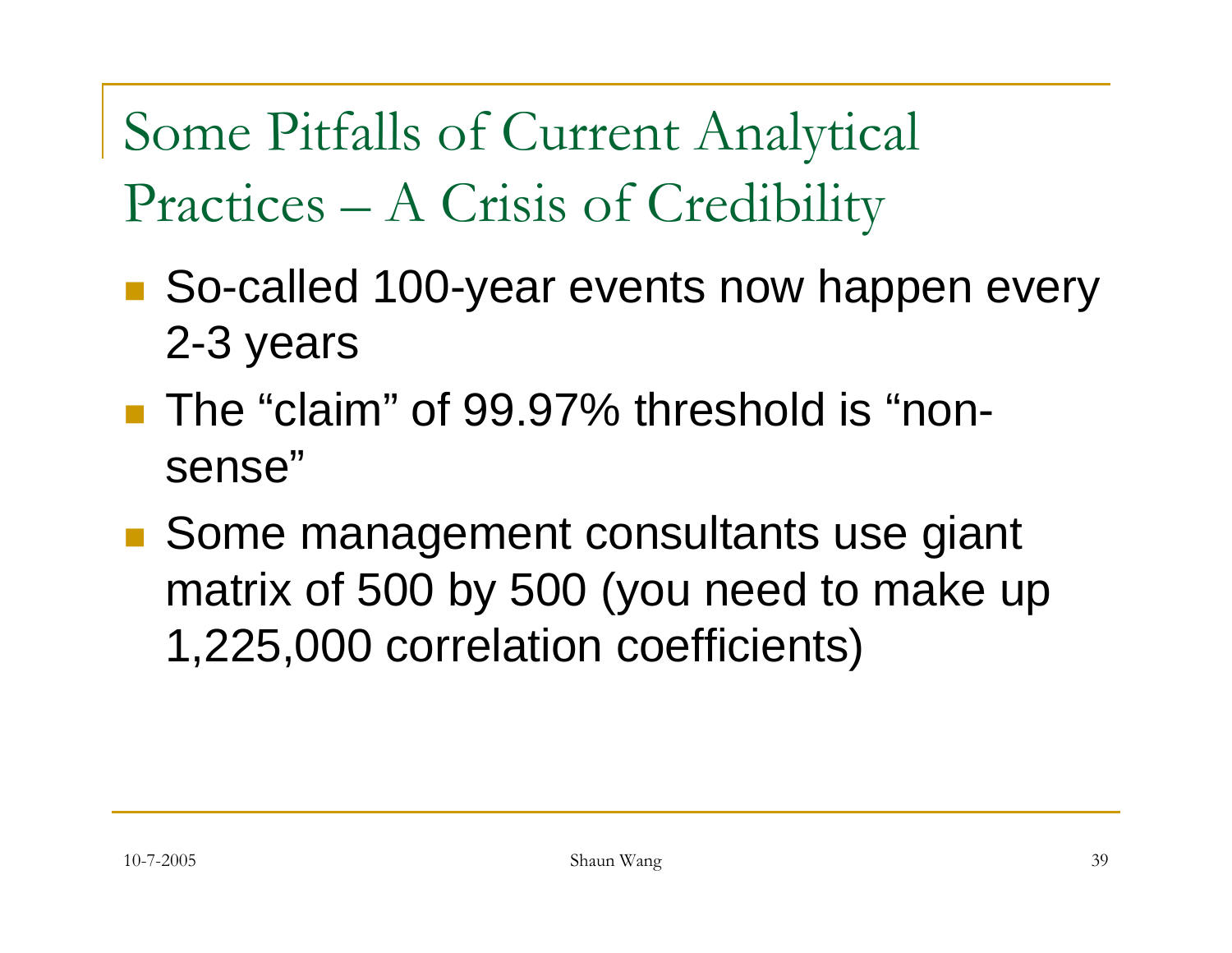#### **Avoid Wildly Unstable Capital Allocation Methods**

In 2001, the CAS called for papers to analyze a hypothetical insurer, recommend a reinsurance program, allocate capital, etc

Ref: *Gary Venter, Feb 2002 Actuarial Review*

|                     | Philbrick &<br>Painter <sup>*</sup> | Bohra &<br>Weist ** |                 |
|---------------------|-------------------------------------|---------------------|-----------------|
|                     |                                     | $%$ of              |                 |
|                     | % of Surplus                        | <b>Surplus</b>      | <b>Relative</b> |
|                     | Allocated                           | Allocated           | Ratio           |
| <b>Workers Comp</b> | 41%                                 | 11%                 | 3.73            |
| Auto Liab           | 26%                                 | 29%                 | 0.90            |
| <b>HO/CMP Prop</b>  | 11%                                 | 51%                 | 0.22            |
| Auto Phys Dmg       | $1\%$                               | $1\%$               | 1.00            |
| <b>GL/CMP Liab</b>  | 21%                                 | 8%                  | 2.63            |
| Total               | 100%                                | 100%                |                 |

\* From Swiss Re

\*\* From Munich-American Re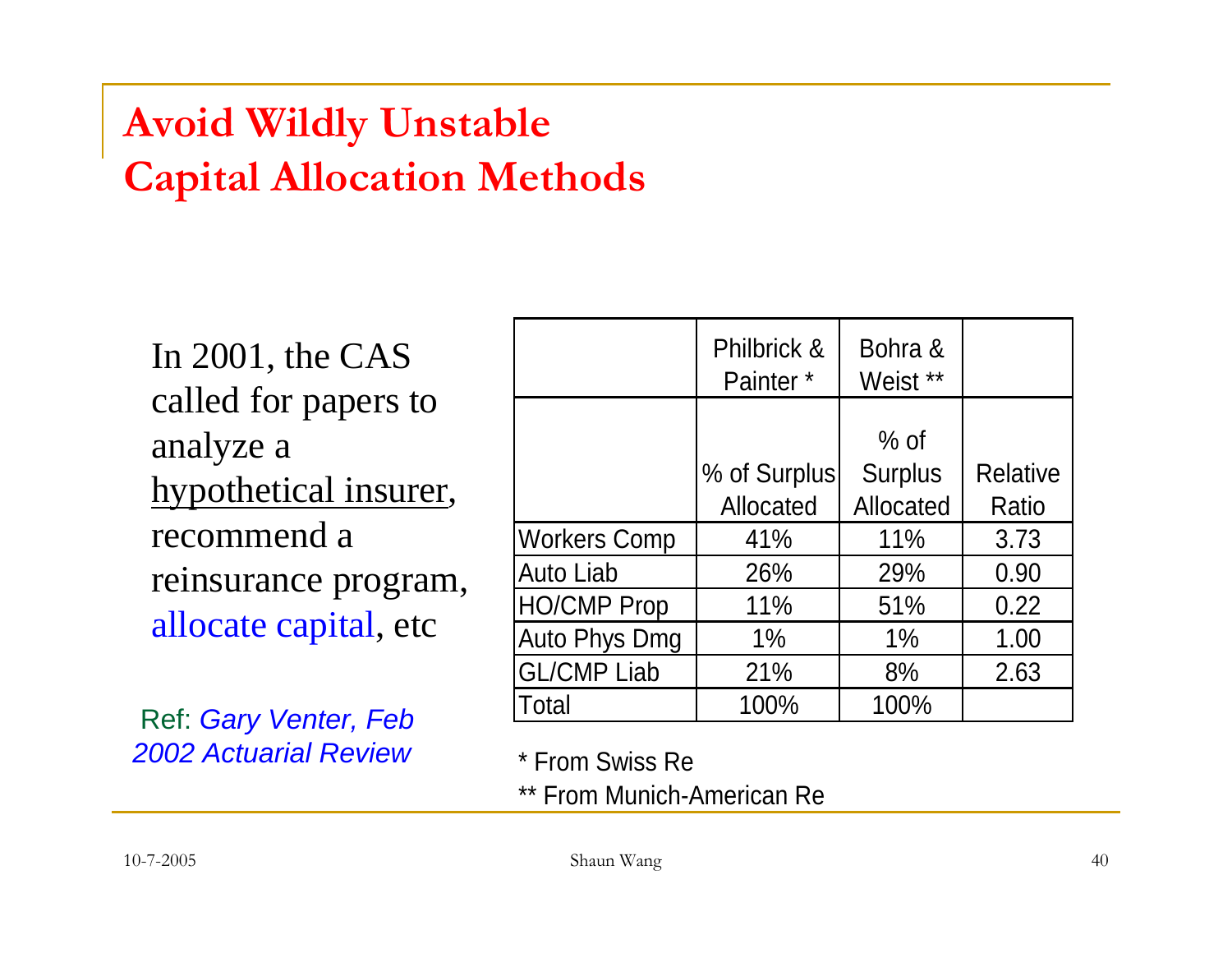By comparison: Wang transform method gives more robust numbers

- Let "T" be the average duration of insurance payout
- П Let  $X<sub>T</sub>$  be the risk for time horizon T
- $\Box$ Phibrick/Painter: RiskCapital( $X_T$ ) = T \* RiskCapital( $X_1$ )
- $\Box$ Bohra/Weist: RiskCapital( $X_T$ ) = RiskCapital( $X_1$ )
- $\Box$ Wang transform:  $RiskCapital(X_T)$

 $=$  Sqrt(T)<sup>\*</sup> RiskCapital(X<sub>1</sub>)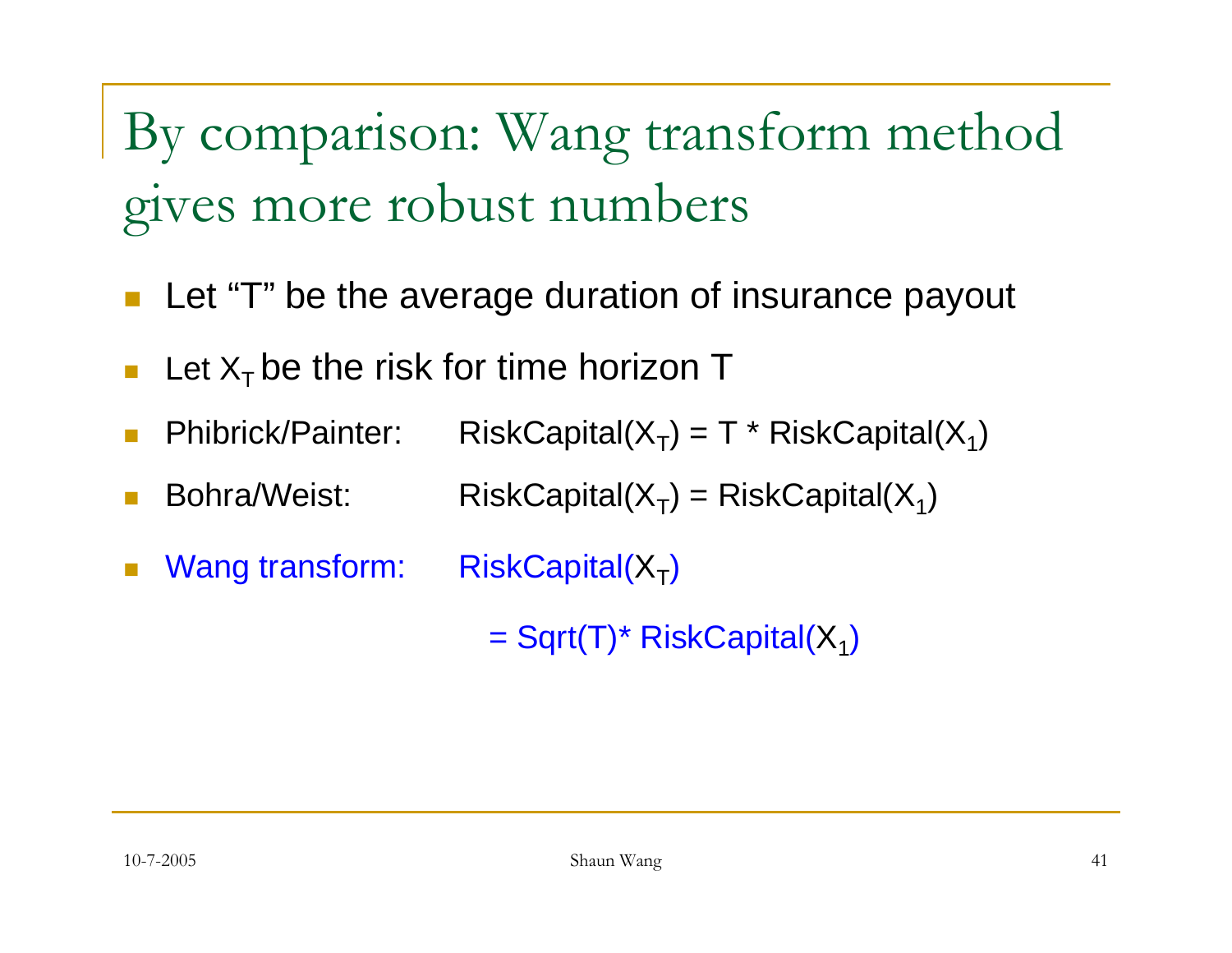## Diversification benefit

- ■ One of the most challenging issues
- Banking Basel II factor-based approach implies additive capital charges
- **Insurance RBC has a square-root formula** 
	- □ Very different incentives effects from that of Banking Basel II
- **Service Service Theoretical underpinning:** 
	- □ Historical correlation vs. cost-implied correlation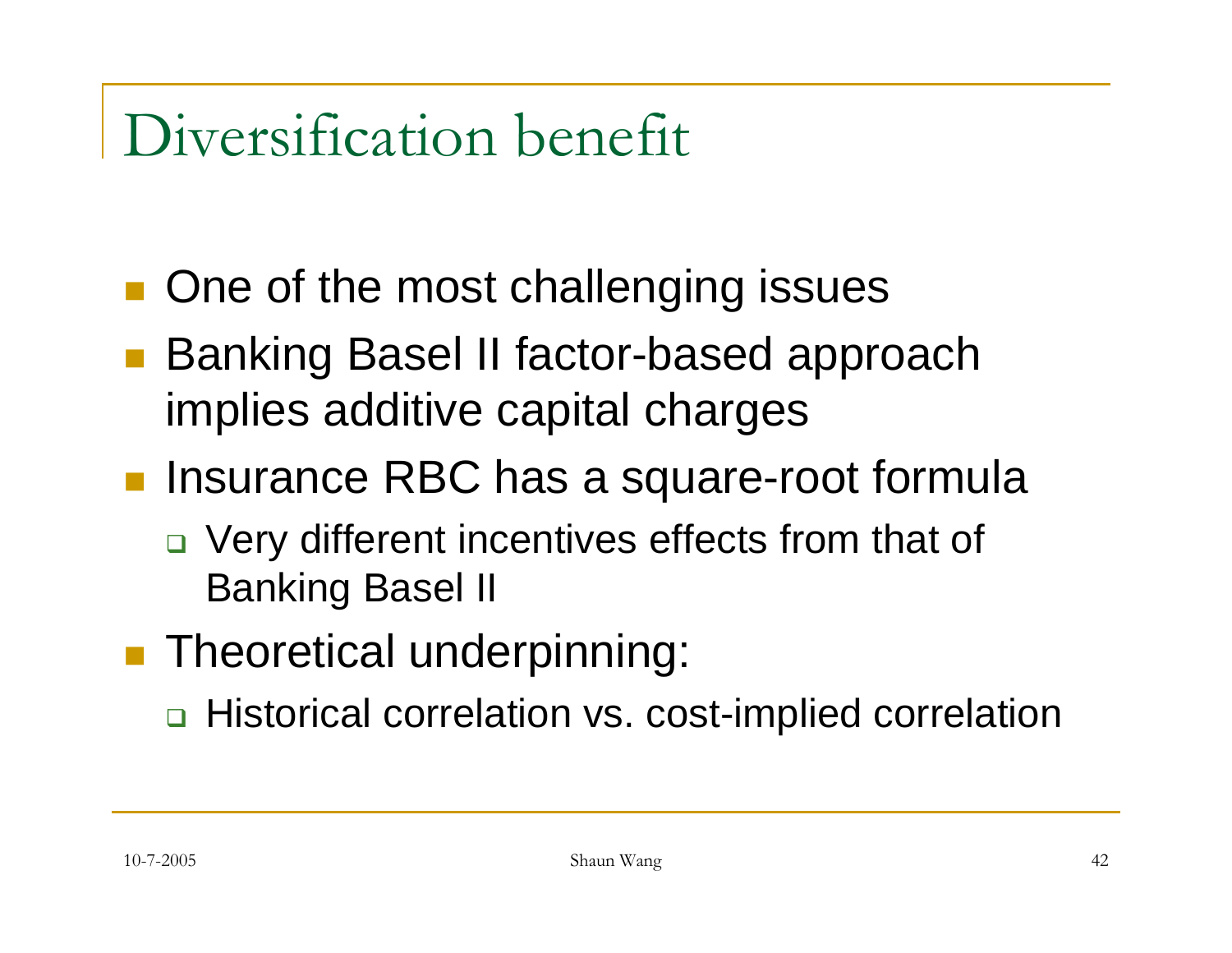A well-kept *secret* about *integrated* risk management

- Integrated Risk Covers
	- Multi-line aggregate stop-loss
	- □ Combining hazard insurance with financial risk
	- There is a "*theoretical loophole*" that gives too much credit for diversification benefits.
	- "*Bundling risks*" can help brokers to find cheaper coverage for buyers. Sellers be aware.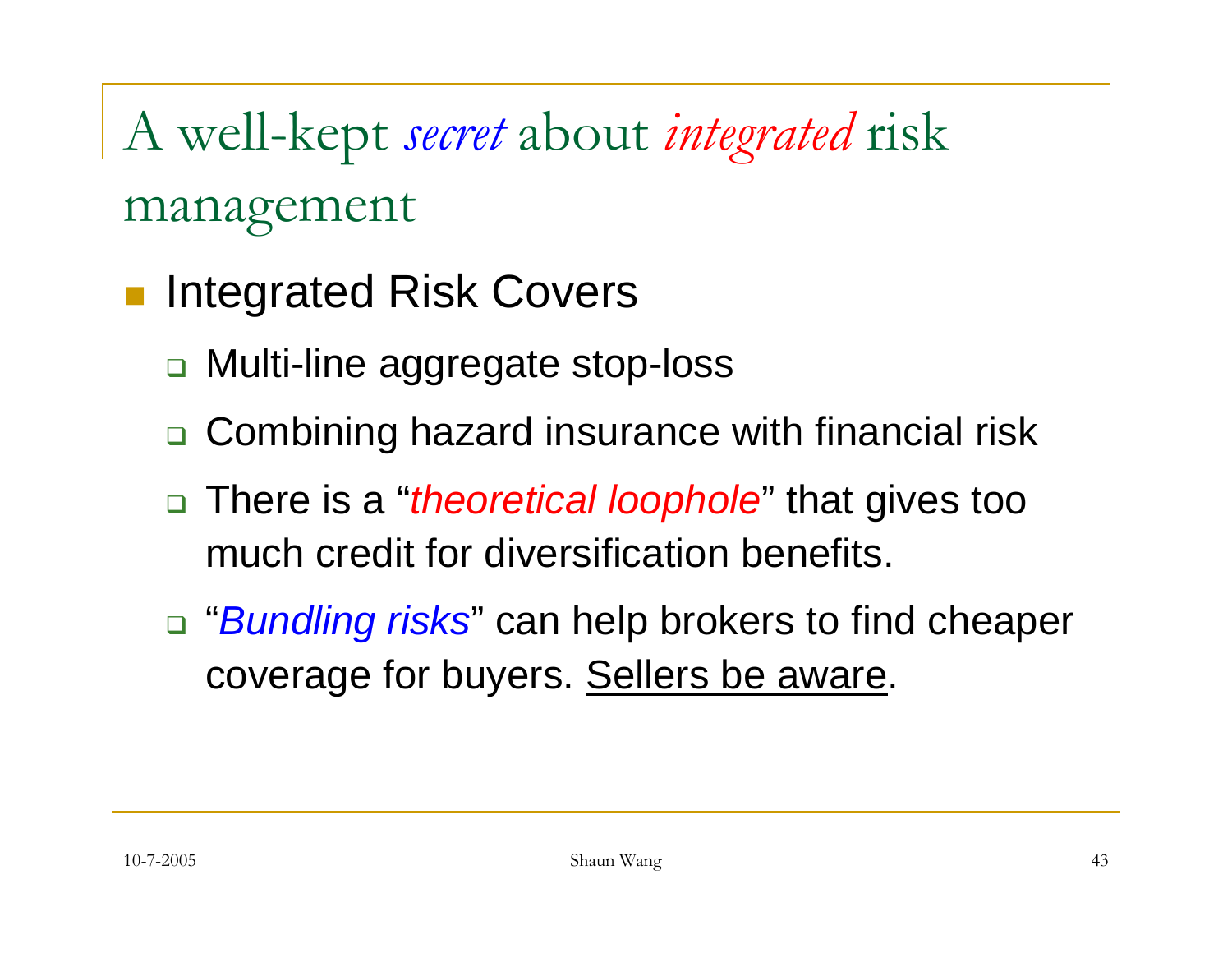# My Advice #4: Don't lose big-picture perspectives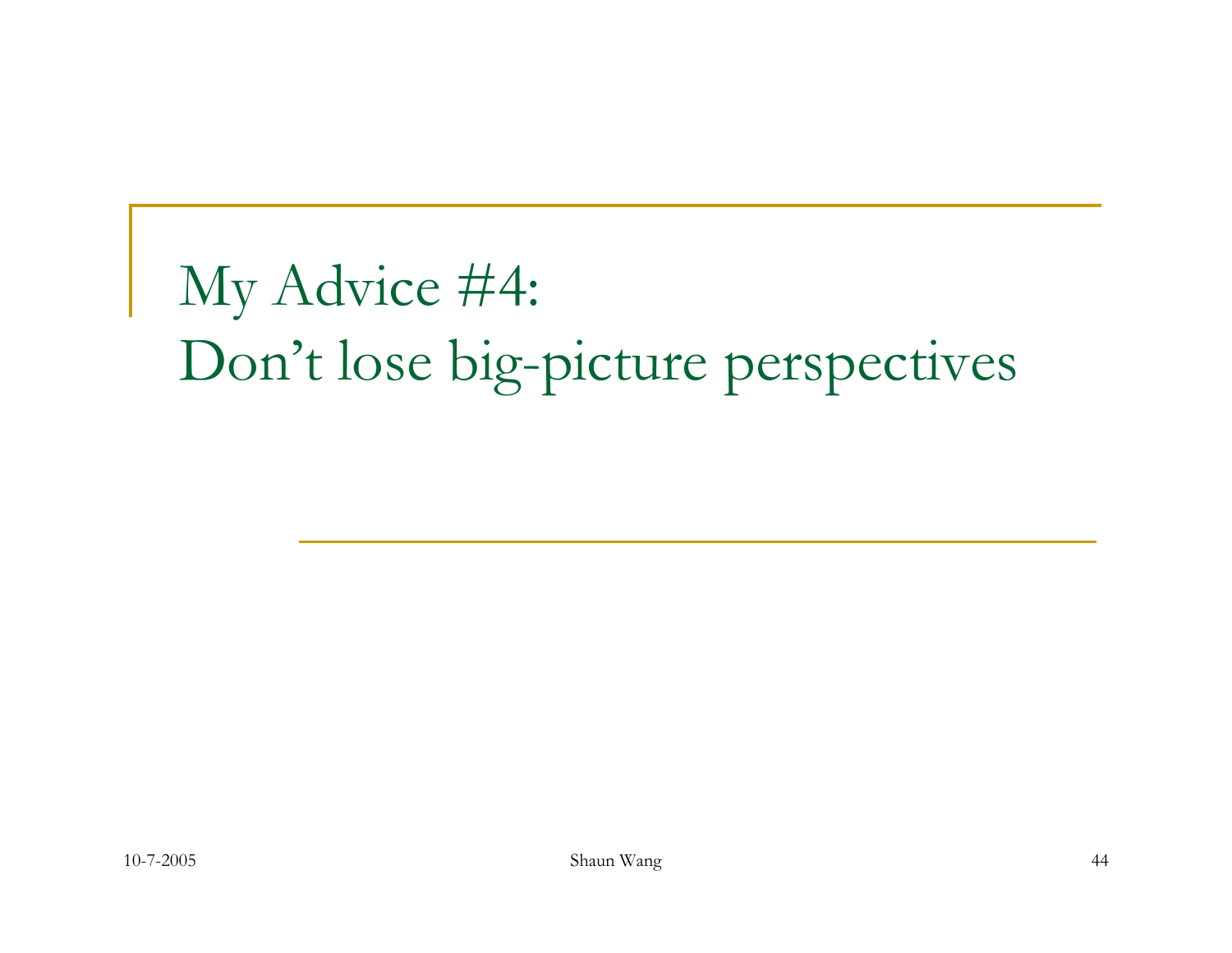## Data vs. information

- Famous quote of Sir. David R. Cox □ "Lots of data, but little information"
- We can spend much time doing data mining and trying various analytical machinery
- Often times there are bigger issues ...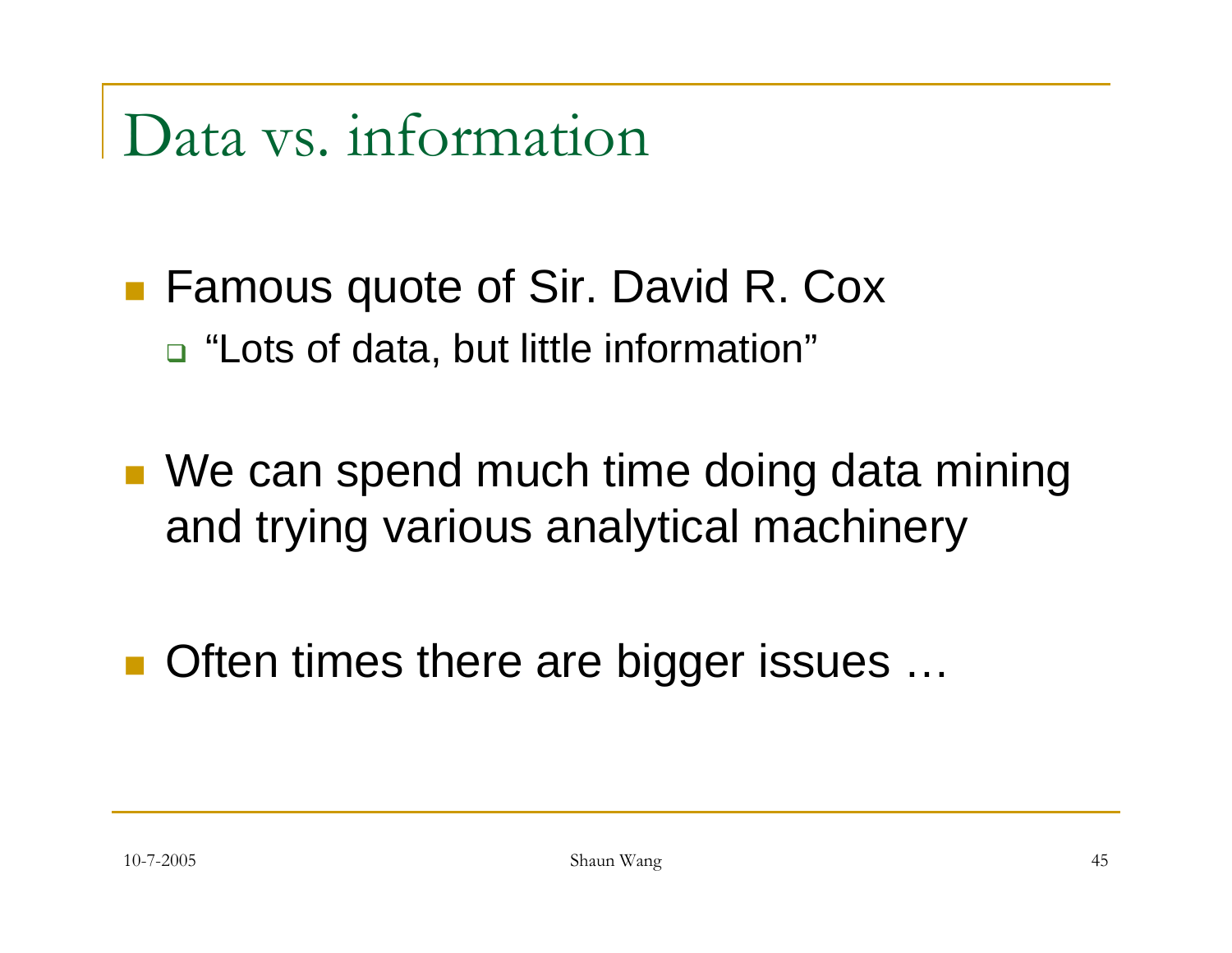# Unknown vs. Randomness

- **Unknown (the states of world) is different** from random
- **Guess from observing movements of** shadows
- **Service Service** ■ Why don't we go inside and look at the actions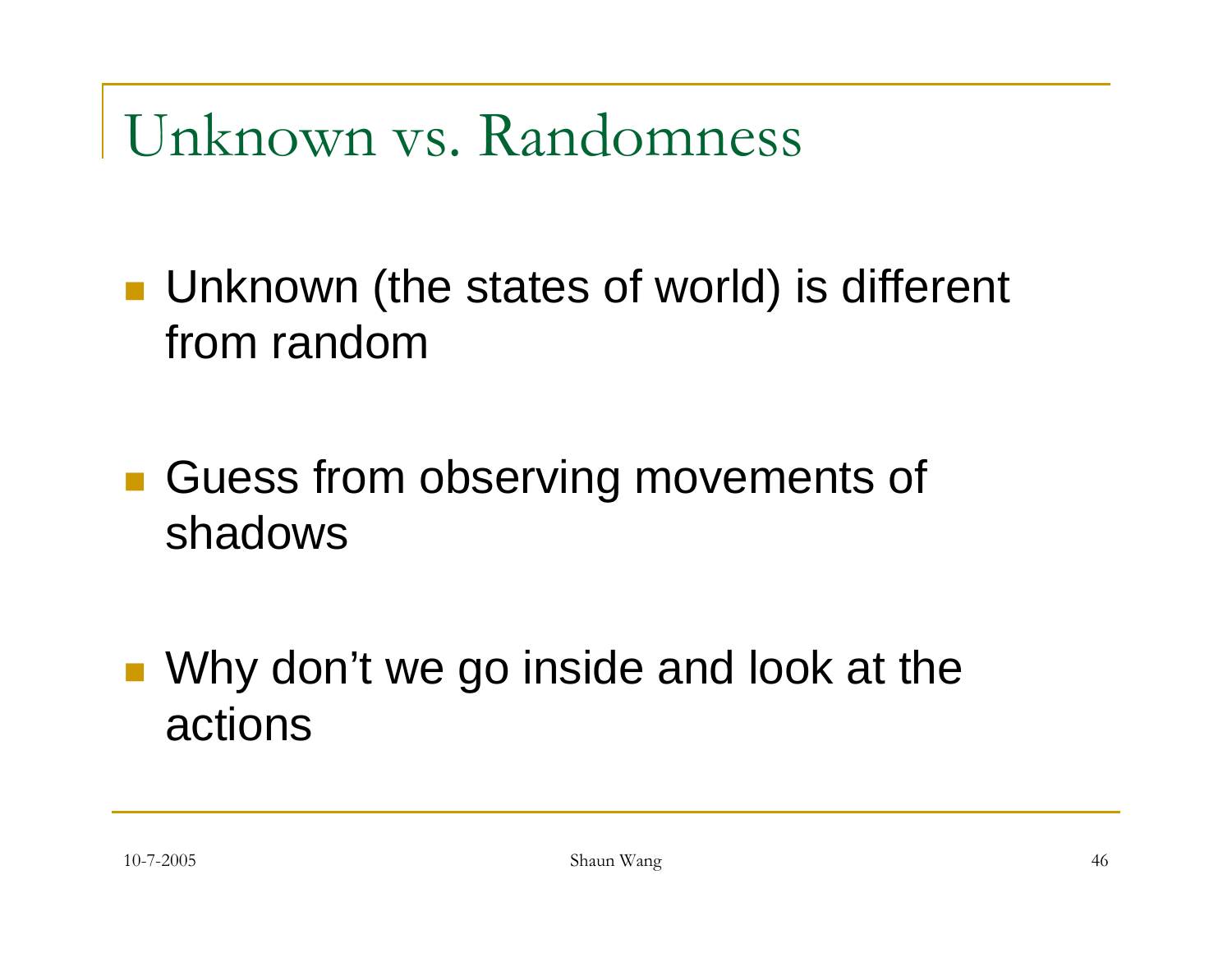# Accuracy vs. Precision

■ Once an actuary brought his analysis to a senior underwriter

■ Actuary: "Here is my estimated cost: 5.723411%"

■ Underwriter: "What. How do you know so precisely?"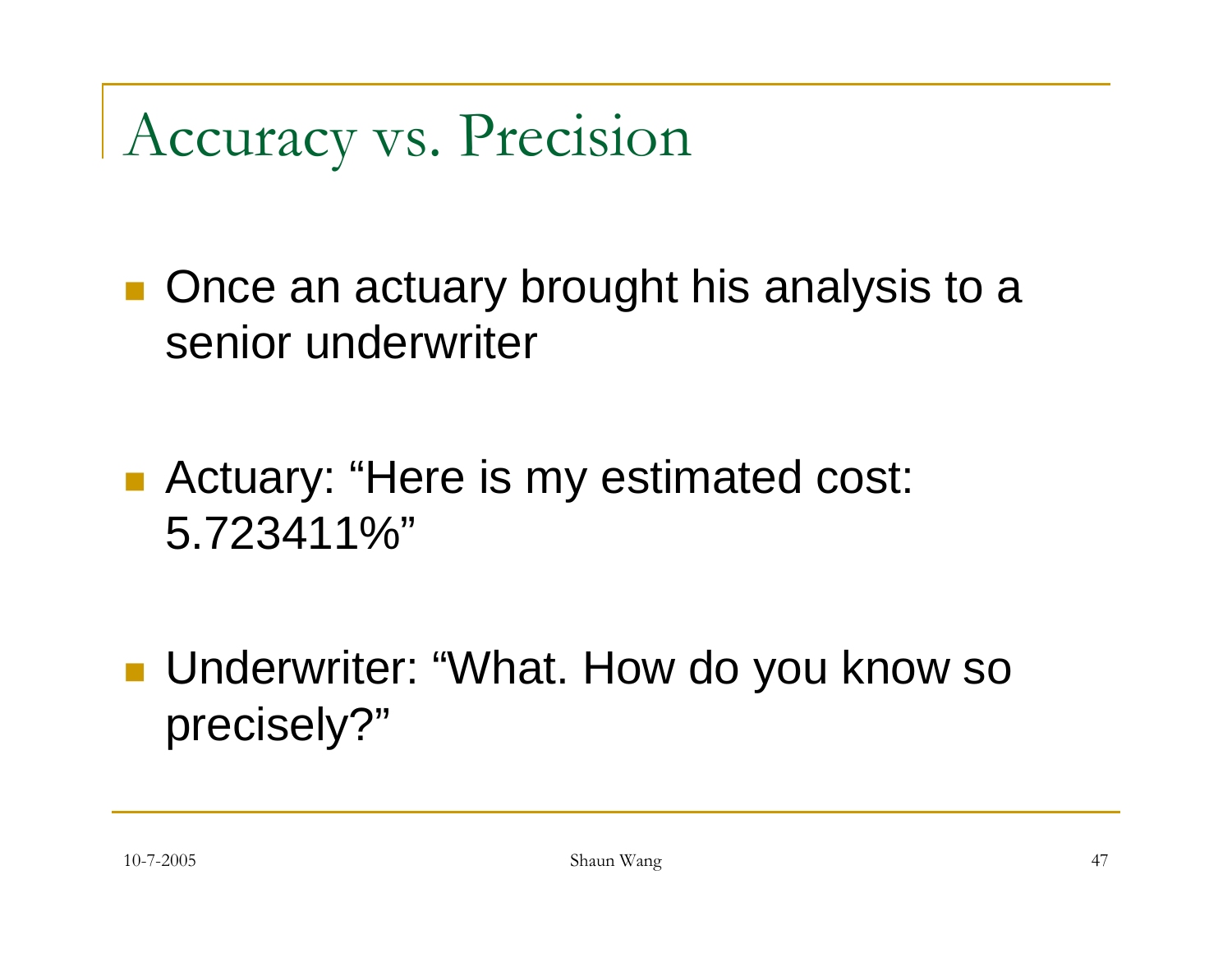# Concluding Remarks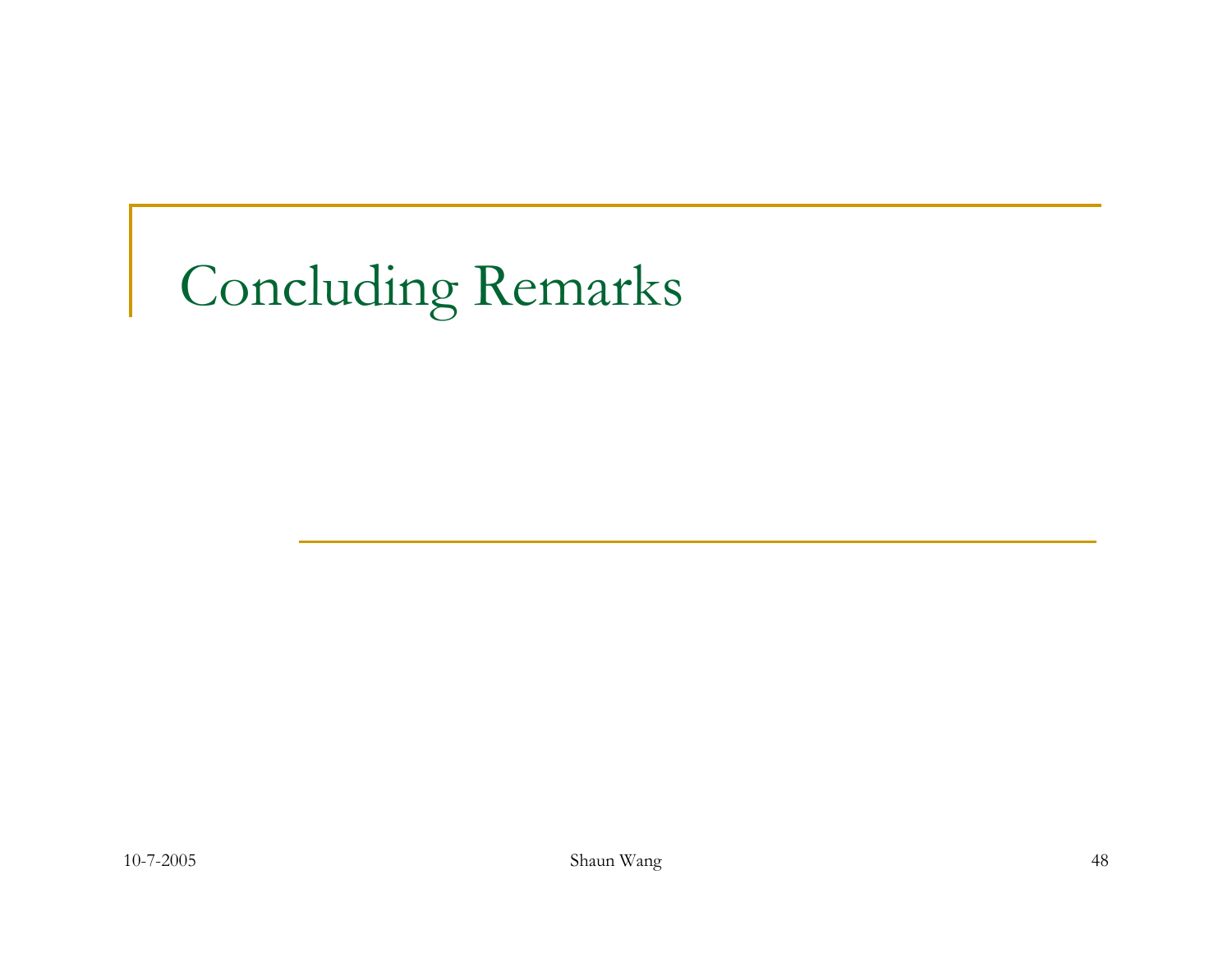## The Pace of Change is Accelerating

#### **Rule of thumb:**

- **The changes took place in the past 100 years** = that in the prior 2000 years
- $\blacksquare$  The changes in the past 20 years = the prior 80 years
- **F** Future changes within the next 20 years  $=$ changes in the past 100 years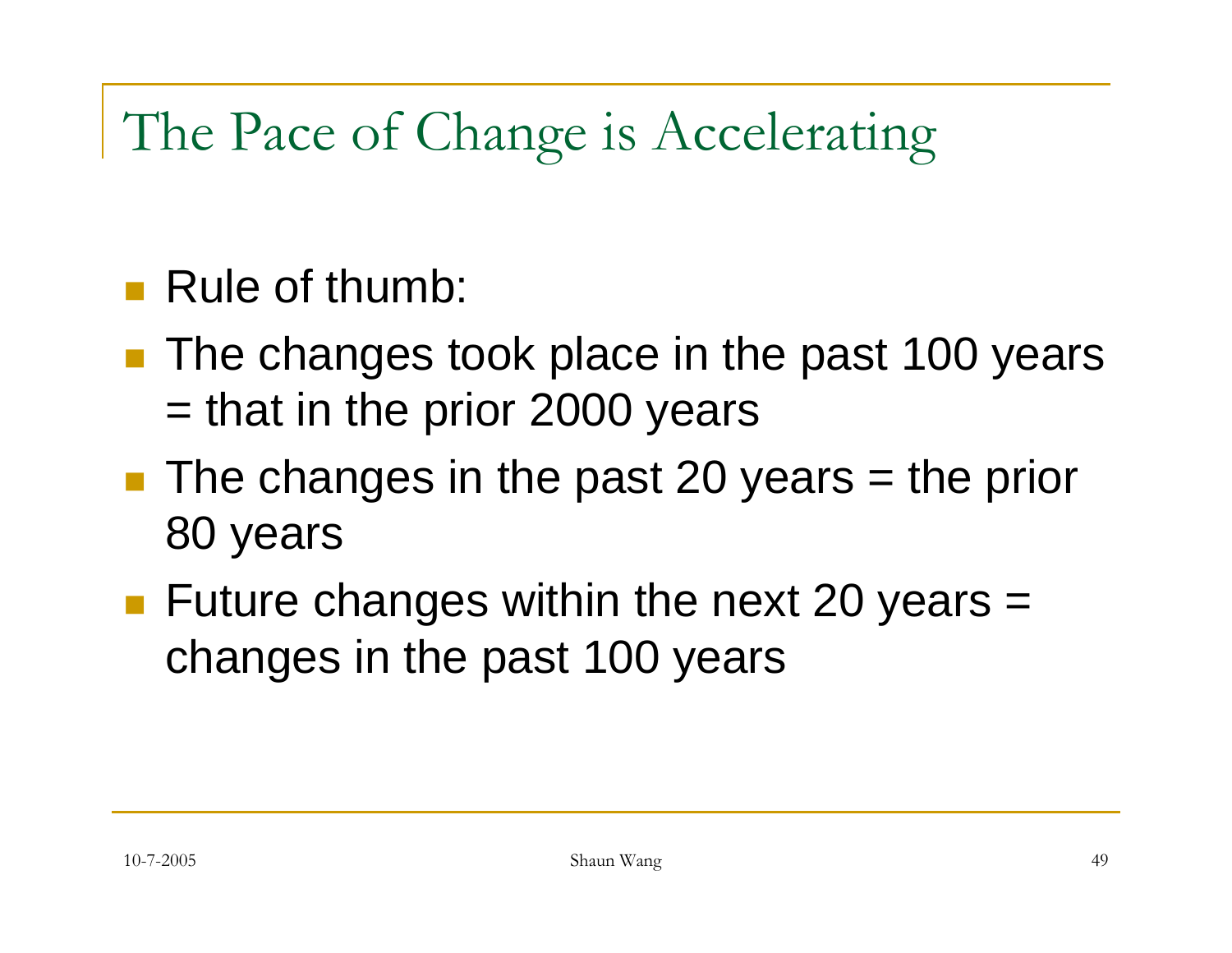- pa.<br>Kabupatèn **ERM will bring fresh thinking and will** take us to the next level
- ia<br>Ma **ERM can help us embrace the** exciting future through innovation in education, research, training and business practice